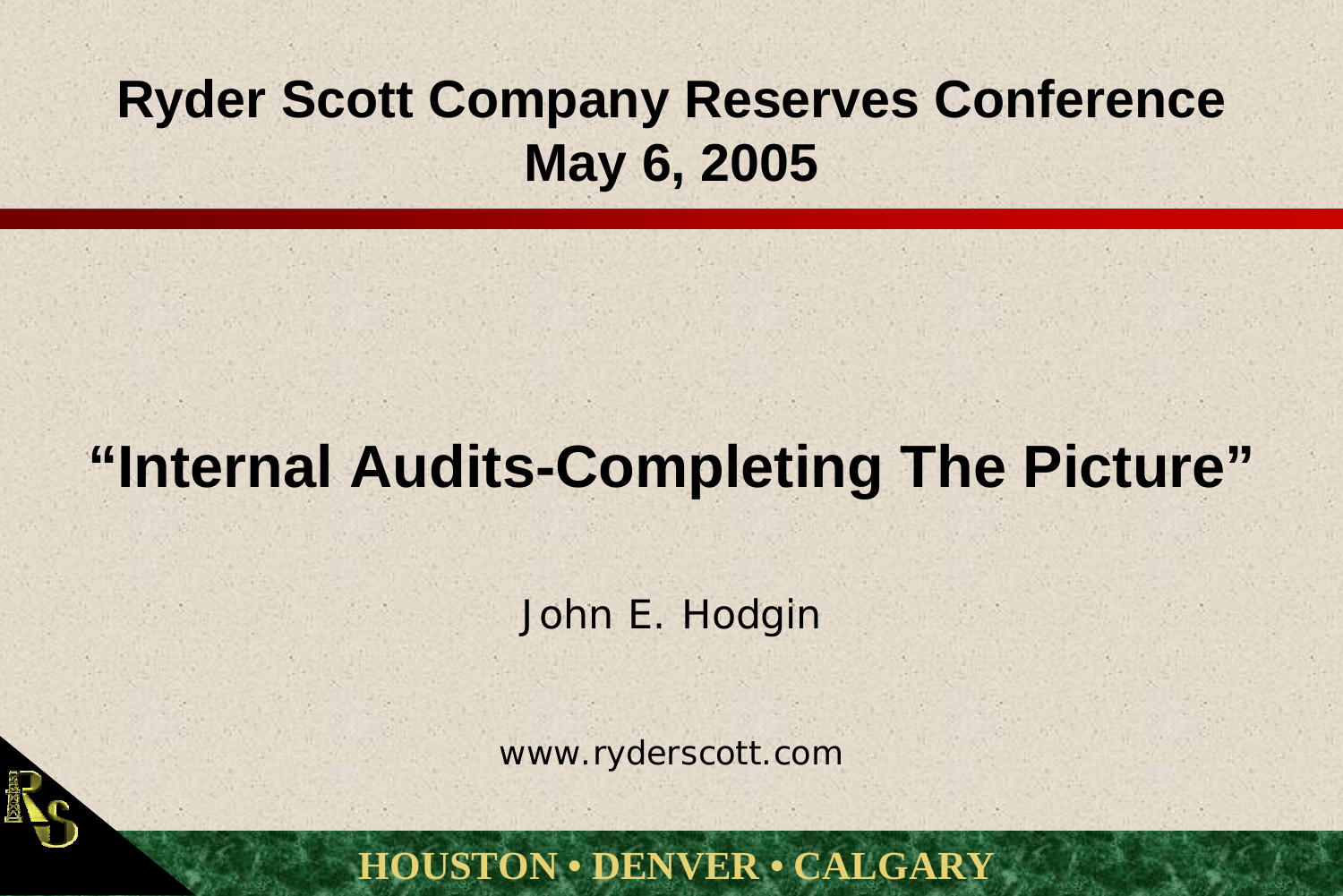# **Internal Reserves Reporting**

# The Old Structure

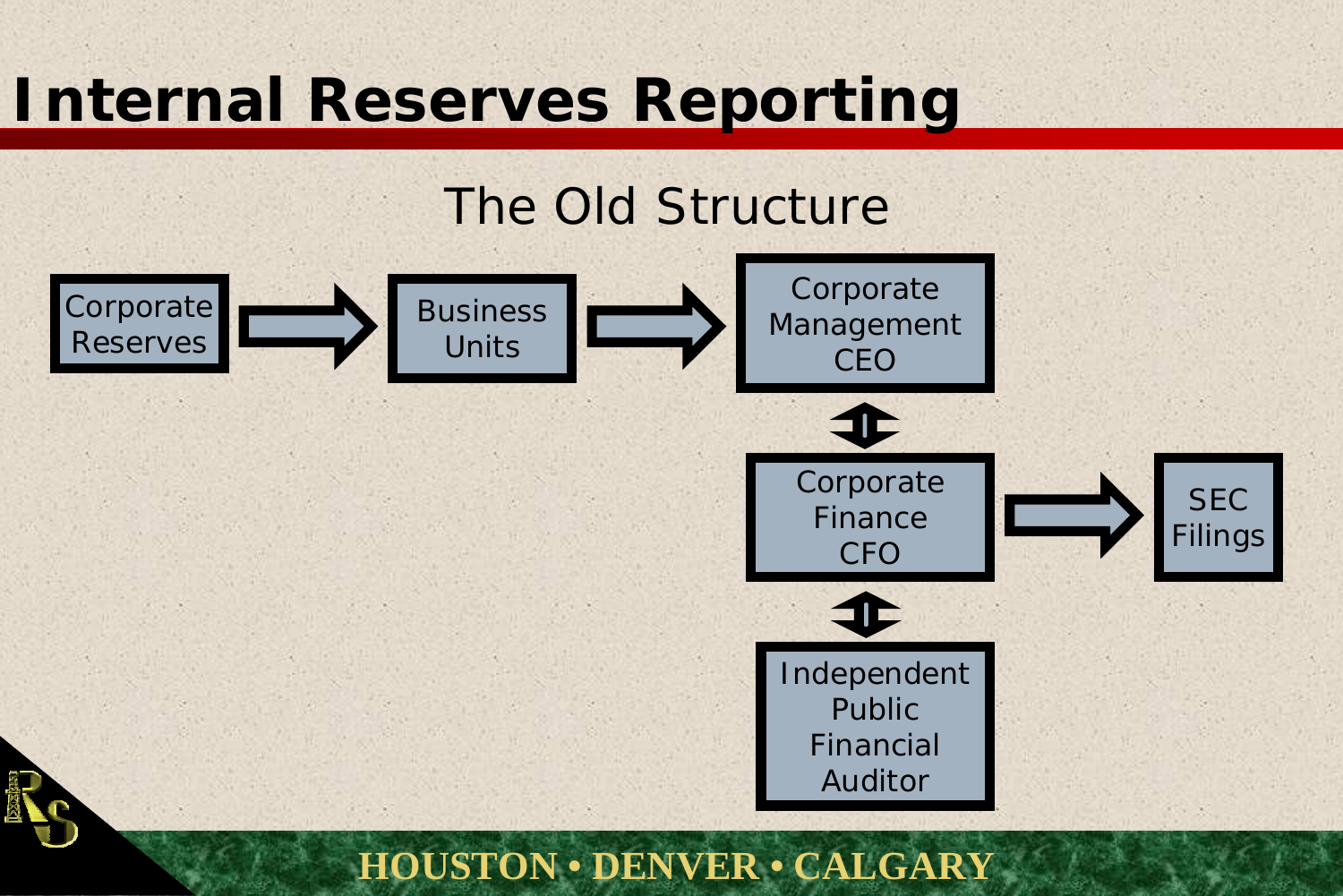## **Shortcomings in the Internal Process Causing SEC Non-Compliance**

- □ Increased demands for higher productivity within E&P companies may result in reduced training and evaluation time for those responsible for company reserve estimates
- $\Box$  Improper understanding/application of reserve definition guidelines
- $\square$  Pressure from management to maximize proved reserve bookings with inadequate data
- $\Box$ Inadequate documentation for a "compelling case"
- $\Box$ Reserves based bonuses (Incentive Plans)
- □ Competition for capital between divisions/asset teams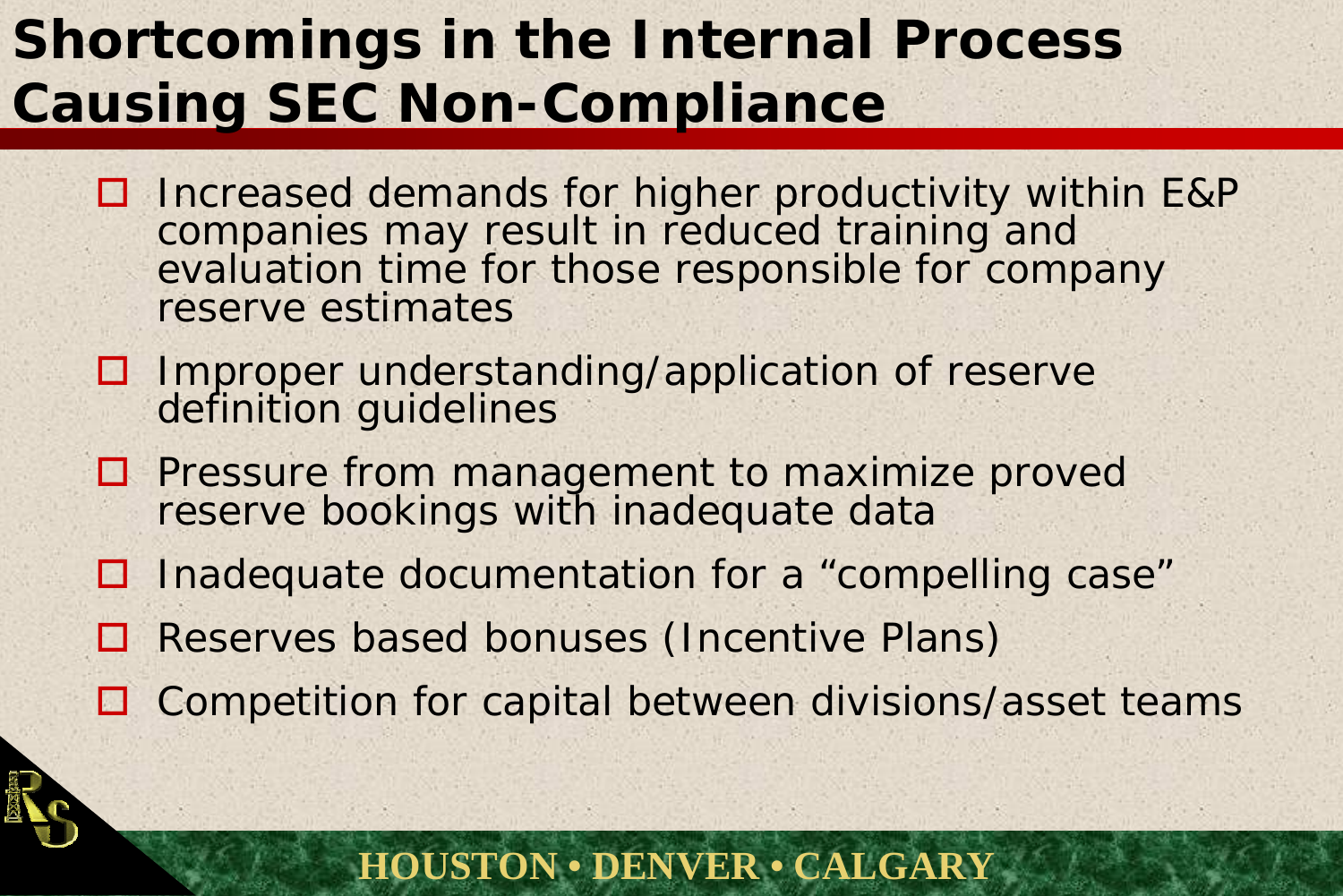# **Effects of Sarbanes-Oxley**

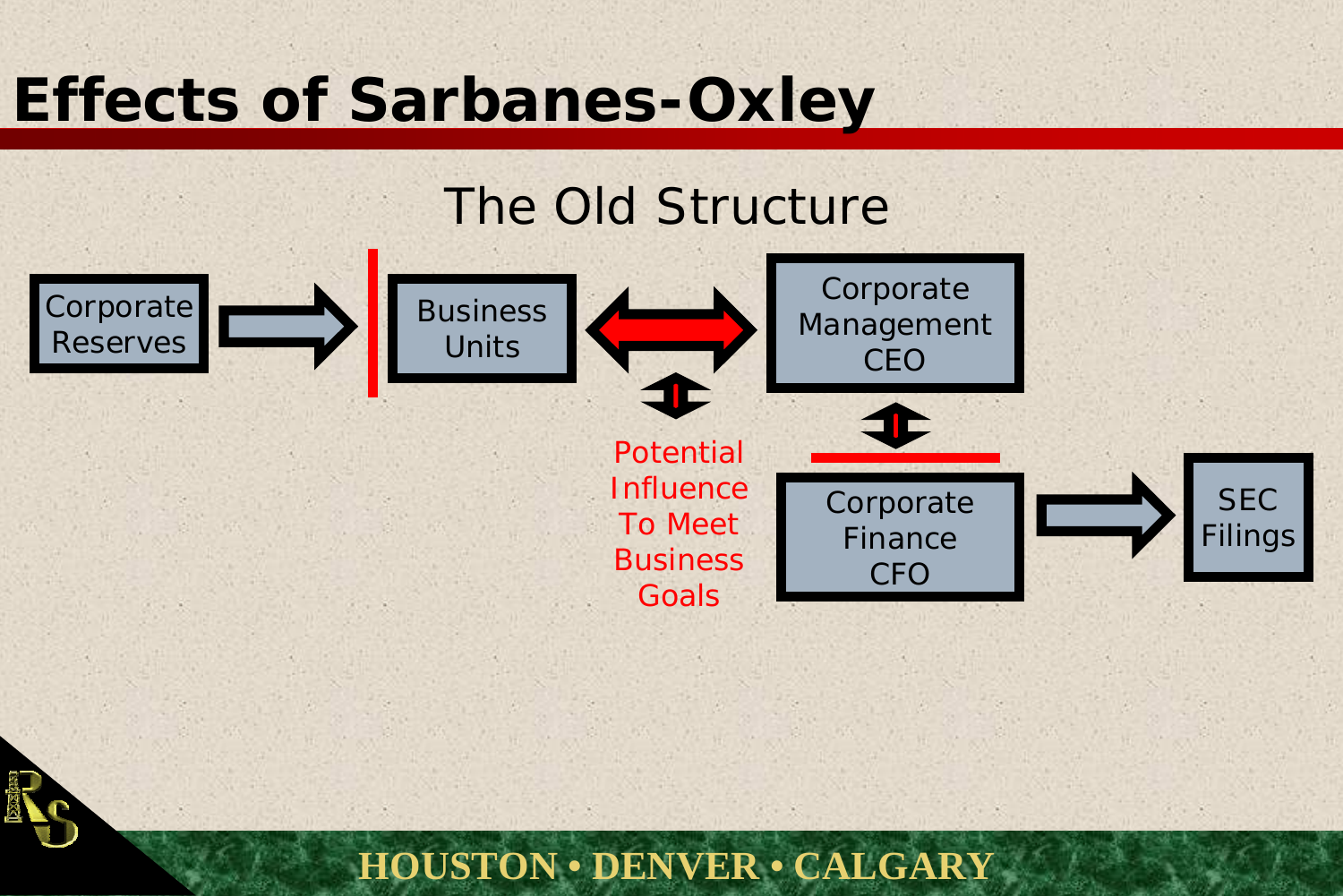## **Establishing an Independent Internal Reserves Review Process**

- □ Central reserve group to ensure compliance and consistency
- □ Establish an Internal Audit Committee
- Regular reporting to the Board of Directors, Audit Committee and Management
- **O** Freedom from undue pressure from management

![](_page_4_Picture_5.jpeg)

![](_page_4_Picture_6.jpeg)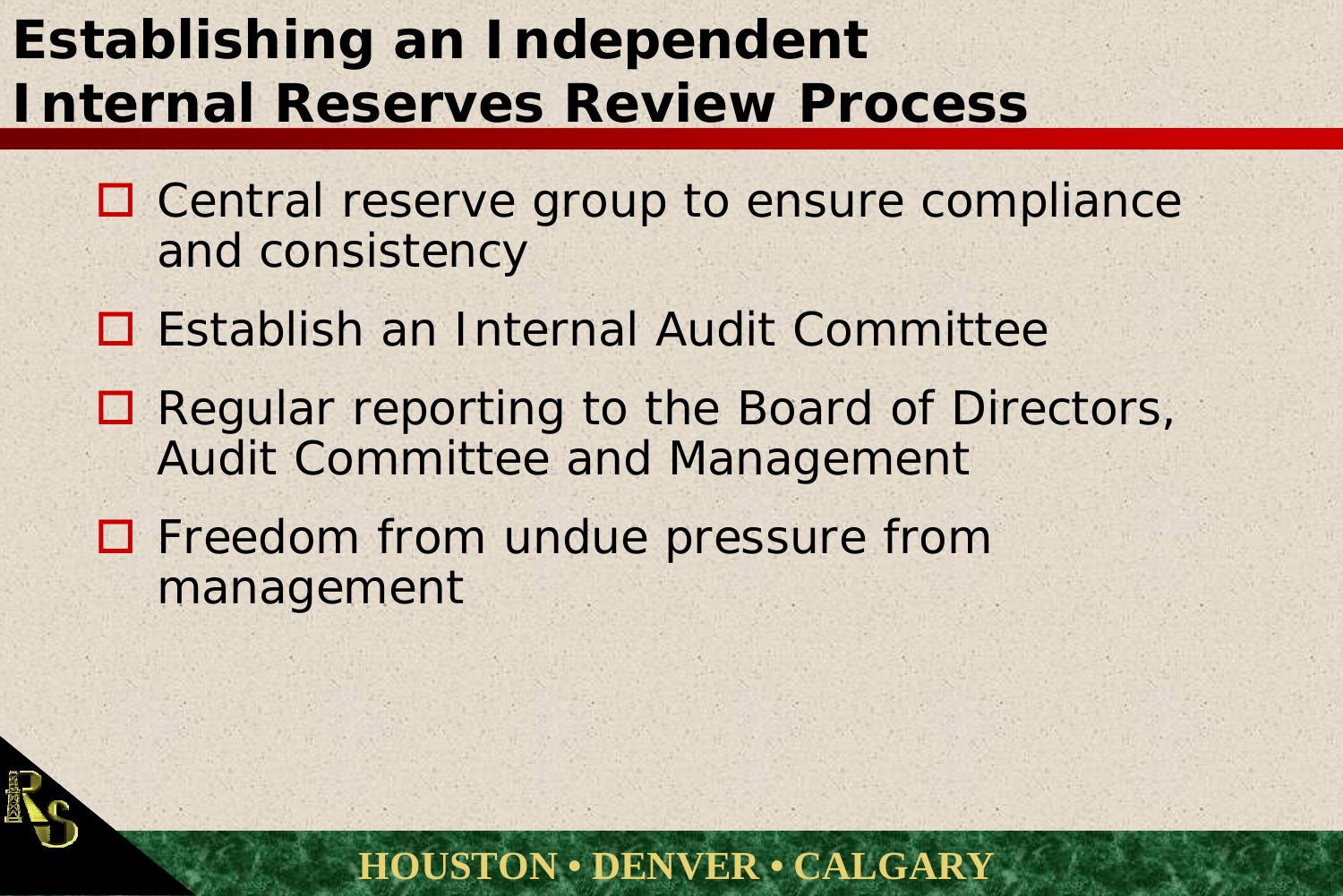# **Internal Reserves Reporting**

![](_page_5_Figure_1.jpeg)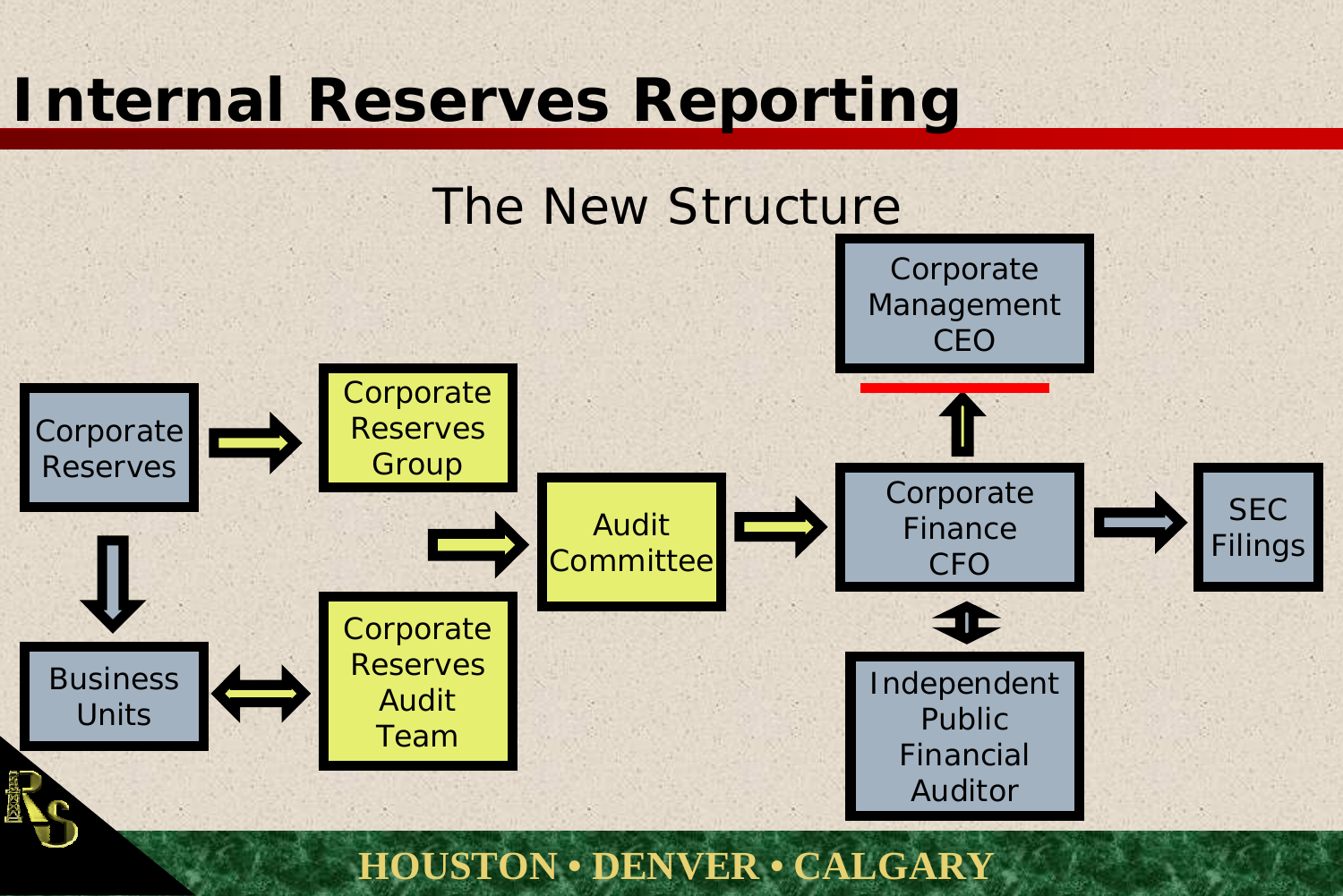## **Having the Final Say On Reserve Compliance**

- □ Company must clearly establish who has the final decision regarding reserve compliance
- □ SOX would imply that this would be the internal reserves team and the audit committee
- $\Box$  If technical reserves are estimated by the business units, the internal reserves team must be empowered to request changes in estimates as necessary to assure compliant reported reserves

![](_page_6_Picture_4.jpeg)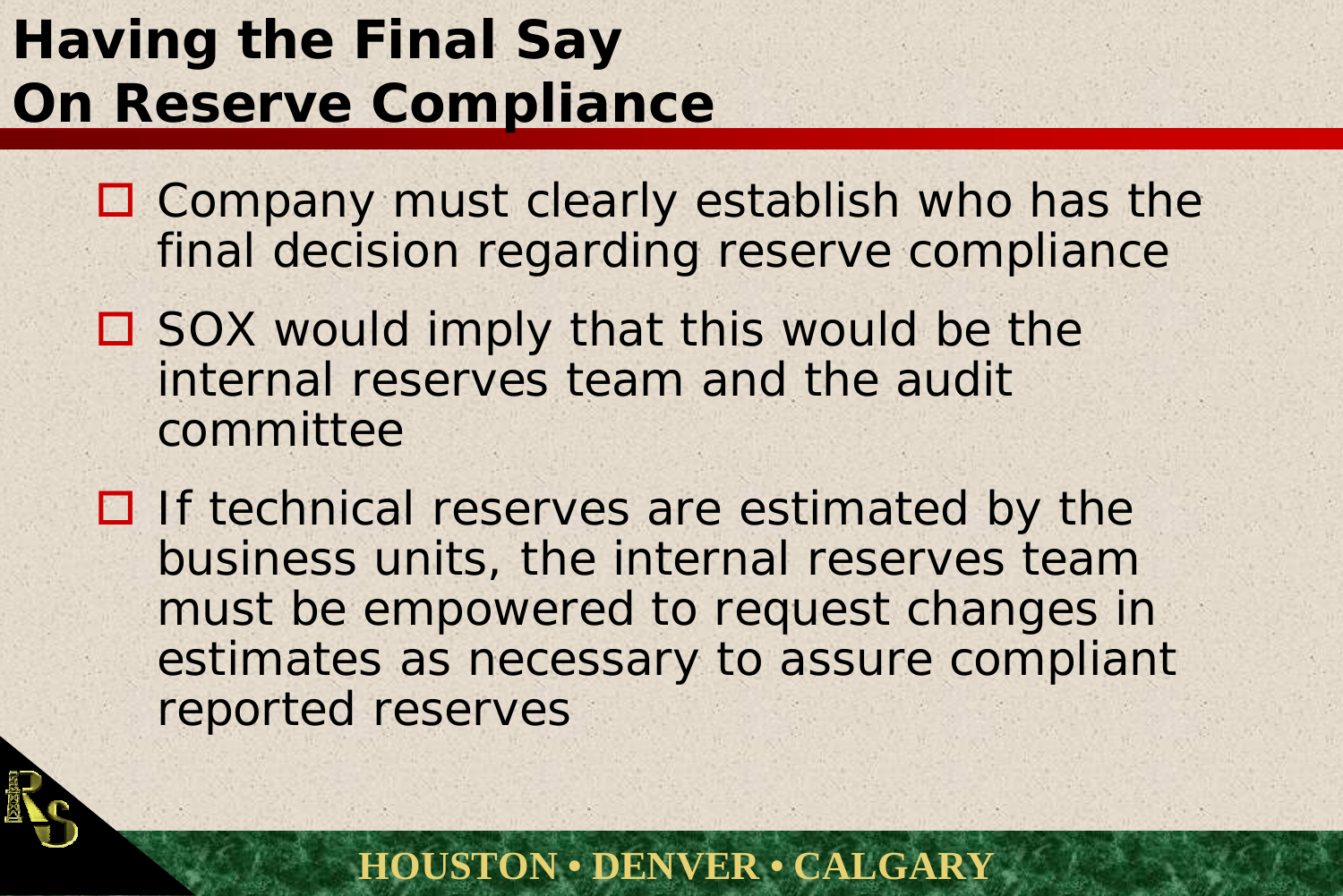## **Role of Internal Reserve Team as Auditors**

![](_page_7_Picture_1.jpeg)

#### A **reserves audit** is an examination of the work of others.

#### **General Audit GuidelinesAudit Scope**

The detailed scope will consist, but may not be limited to the following:

- 1. To appraise whether the proved reserves are in compliance with the internal reserve booking guidelines and the SEC requirements, including, but not limited to
	- a) Verification of the technical and commercial maturity
	- b) Commitment to future development
	- c) Reasonable certainty of the proved reserve estimates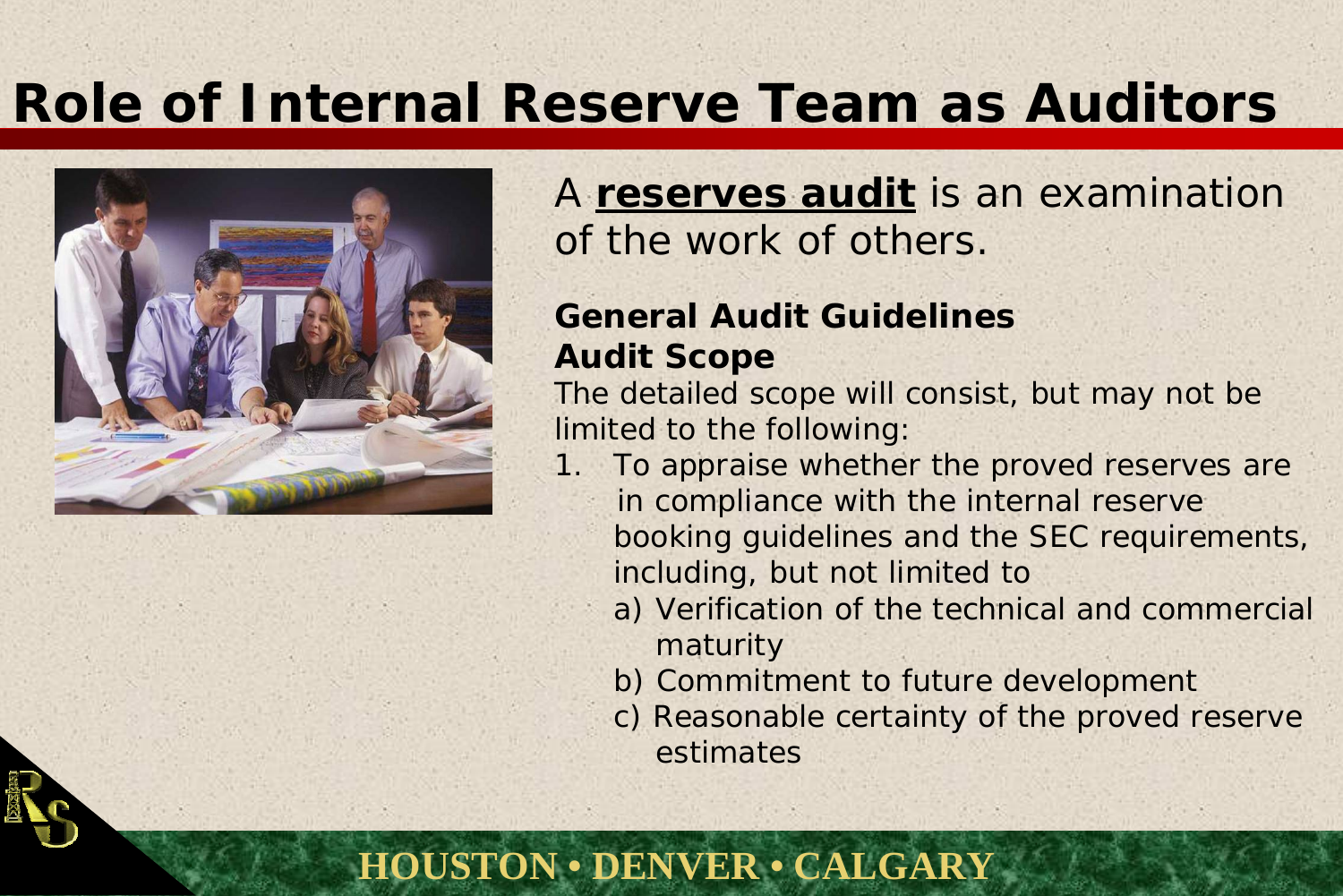# **General Audit GuidelinesAudit Scope (cont.)**

- 2. To appraise whether the proved reserves are in compliance with FASB Statement and Financial Accounting Standards (SFAS69)
- 3. To ensure that the reserves have been estimated using industry accepted practices
- 4. To appraise whether there are sufficient documentation and work papers supporting the reported reserves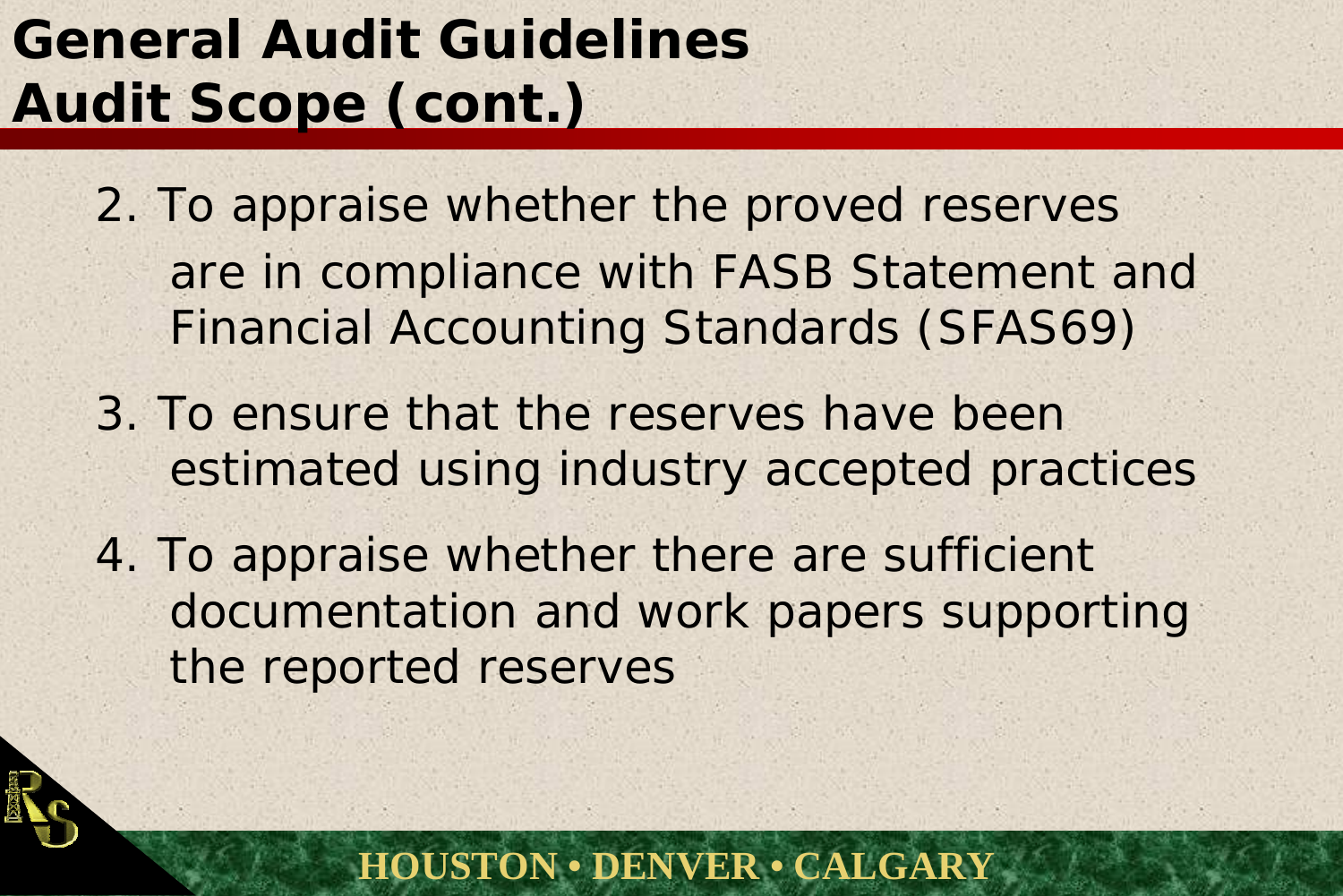## **The Investigative Team: Finding the Right Watson for Sherlock**

- □ Choosing the Correct Makeup of the Internal Reserves Team
	- **Maximization of reserve value lies in the** independent interpretation of relevant data by qualified individuals
	- Consideration should be given to the composition of the corporate reserve base
	- Selection of the team makeup should approximate the type of reserves to be audited
	- **The team may need to include technical** professionals from geoscience, simulation, operations, accounting and/or legal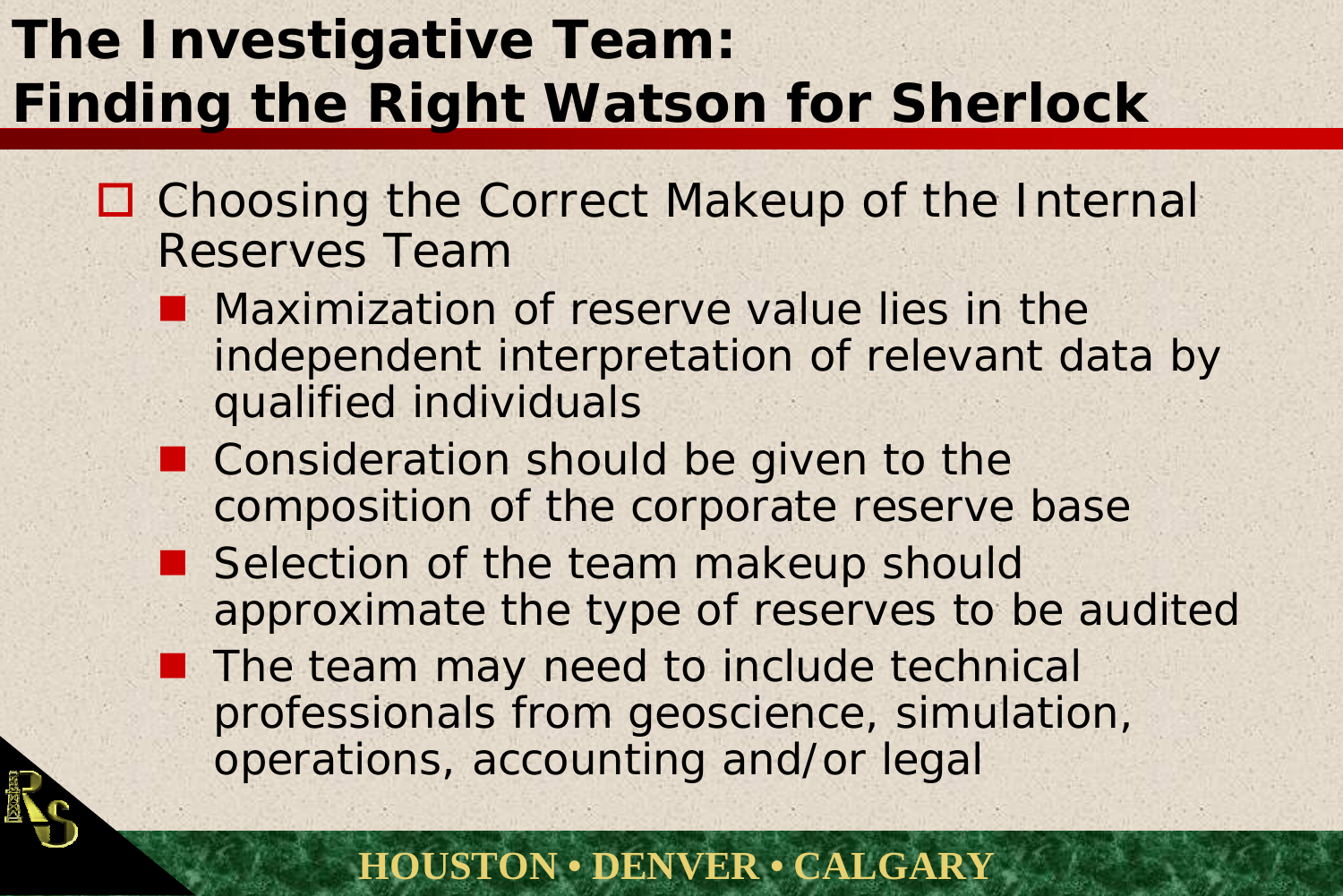# **Communicating the Guidelines**

- **□ Establish set of written internal reserve** booking guidelines
- □ Update internal guidelines as appropriate to be compliant with the latest SEC guidance
- **□ Assure understanding of reserve definitions** and their application through continuing education
- **O** Provide adequate training in accepted industry practices for evaluation of reserves

![](_page_10_Picture_5.jpeg)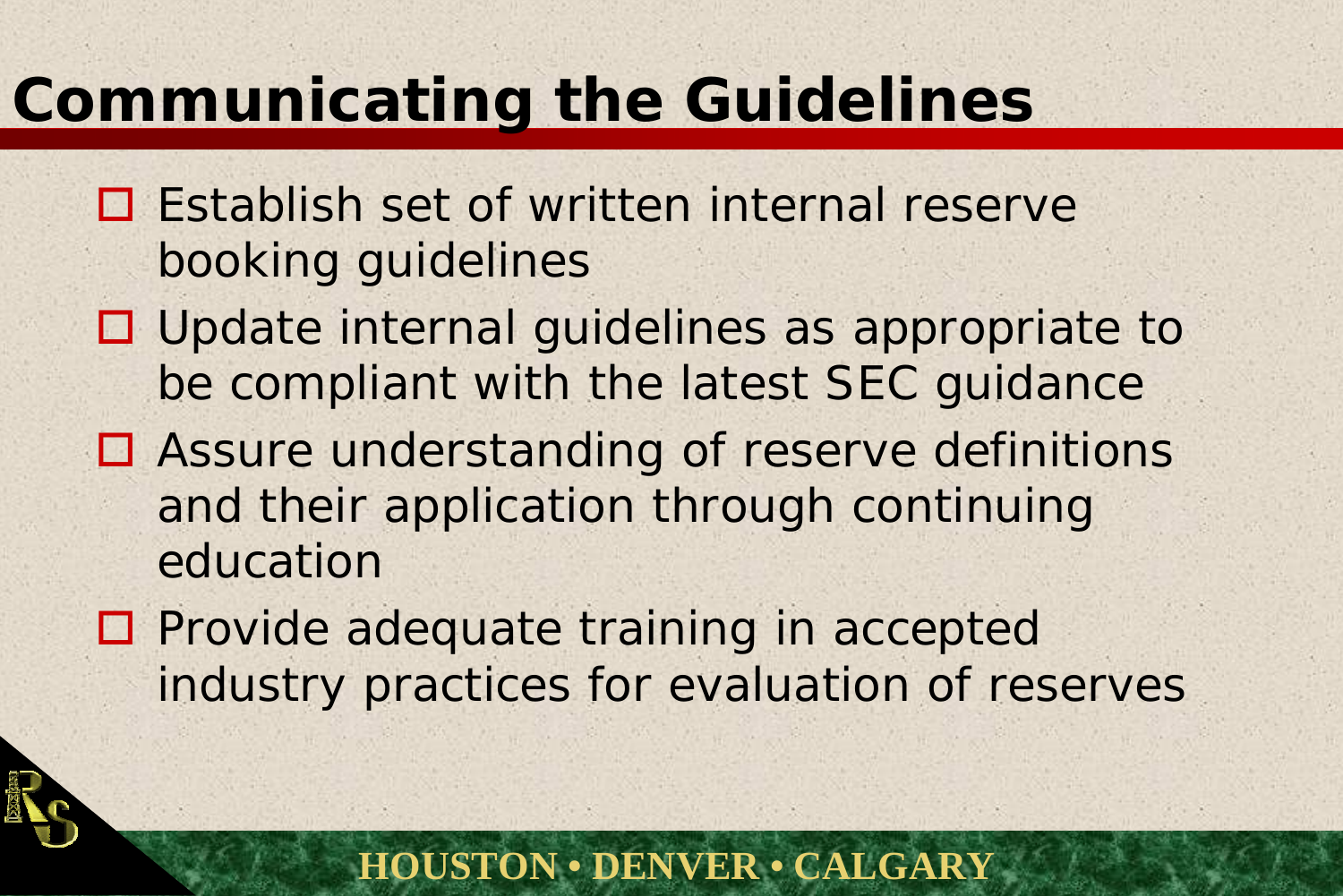## **The PowerPoint Culture-Data Needs of Auditors**

□ Limited data requires a larger component of judgment and conservatism mandated by proved reserve definitions

□ Auditors must have an adequate amount of quality data, subject the interpretation of that data to intense scrutiny, test the assumptions and results where necessary and call upon their experience to assure compliant reserve estimates

![](_page_11_Picture_3.jpeg)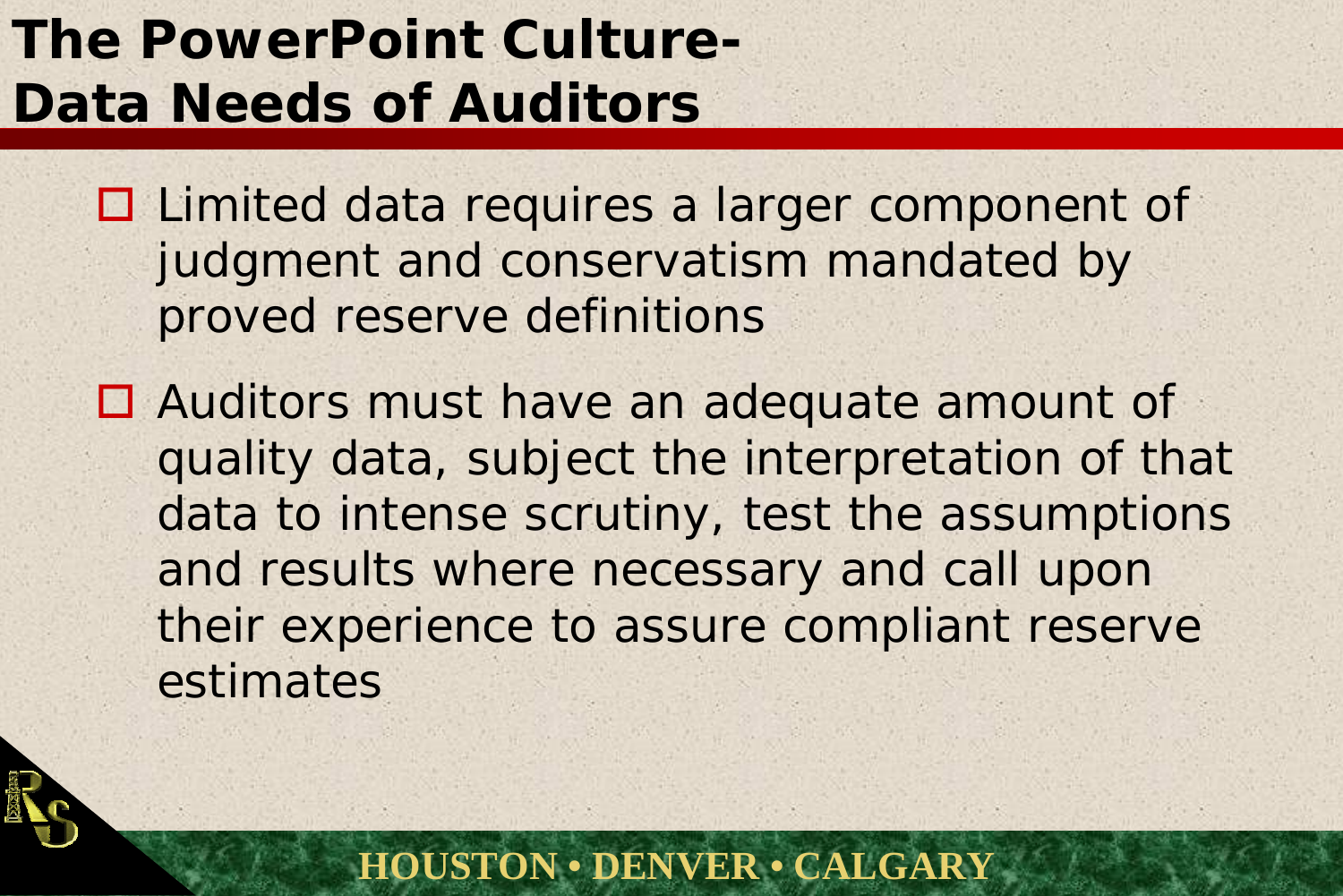## **Information Required During the Audit**

#### **A.Reserves Based on Volumetric Estimates**

- 1.Summary of volumetric parameters used in the determination of OIP volumes, recovery efficiencies and estimated ultimate recoverable reserves.
- 2.Copies of all supporting documentation such as maps.

#### **B.Reserves Based on Performance Estimates**

- 1. Field/reservoir/well production plots showing both historical data and extrapolations of projected future production by producing status category.
- 2.Copies of all supporting documentation such as pressure data.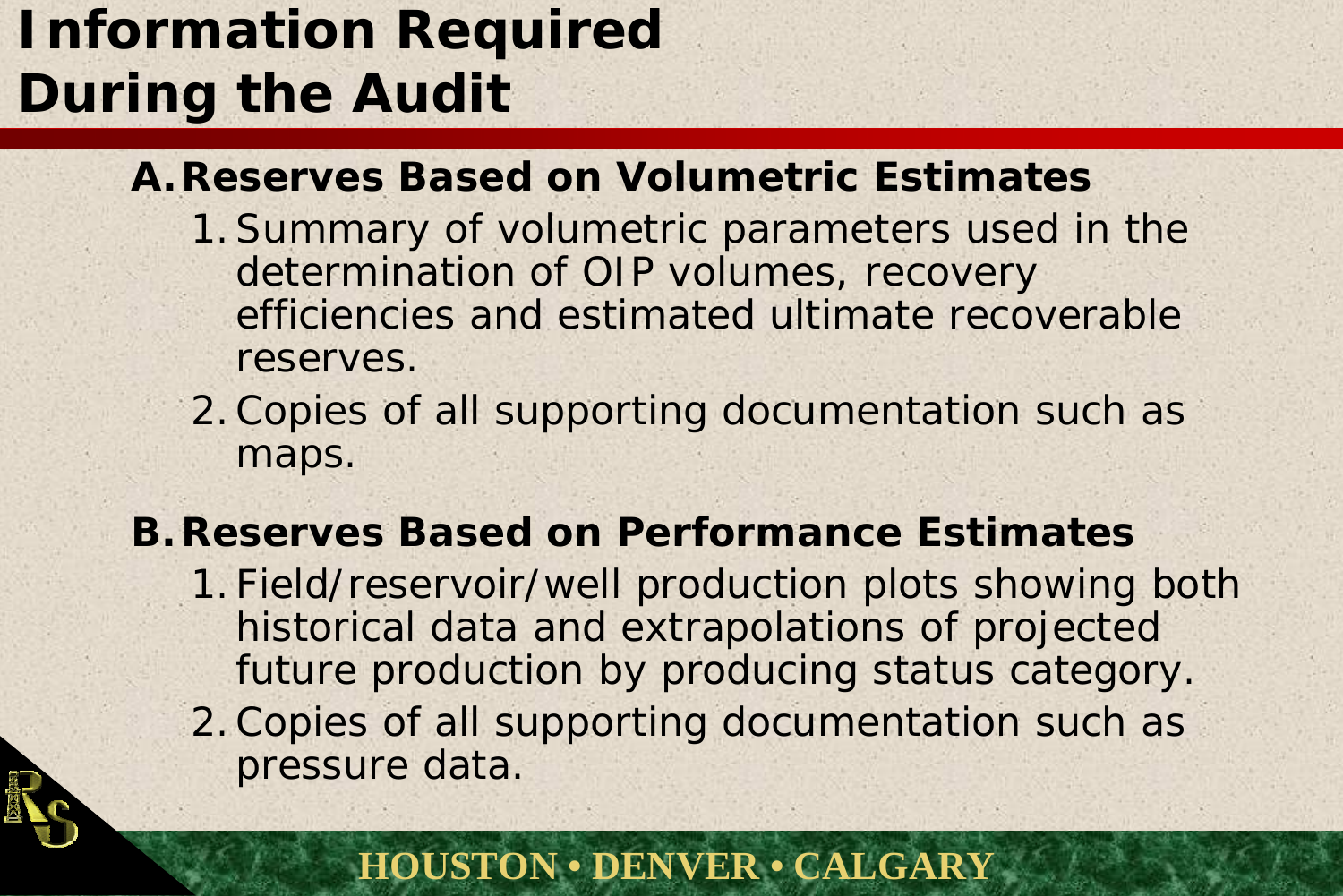## **Information Required (cont.)**

### **C. Economic Data**

- 1. Field development plans and future appraisal and development well locations.
- 2.Activity plan for the proved undeveloped reserves including status of project approvals by management, budgetary considerations, etc.
- 3.Economic data for the fields to be reviewed including support for OPEX and CAPEX.
- 4.Summary of transportation fees and market differentials.
- 5.Summary of gas contracts and plant contracts.
- 6.Summary of relevant PSA terms.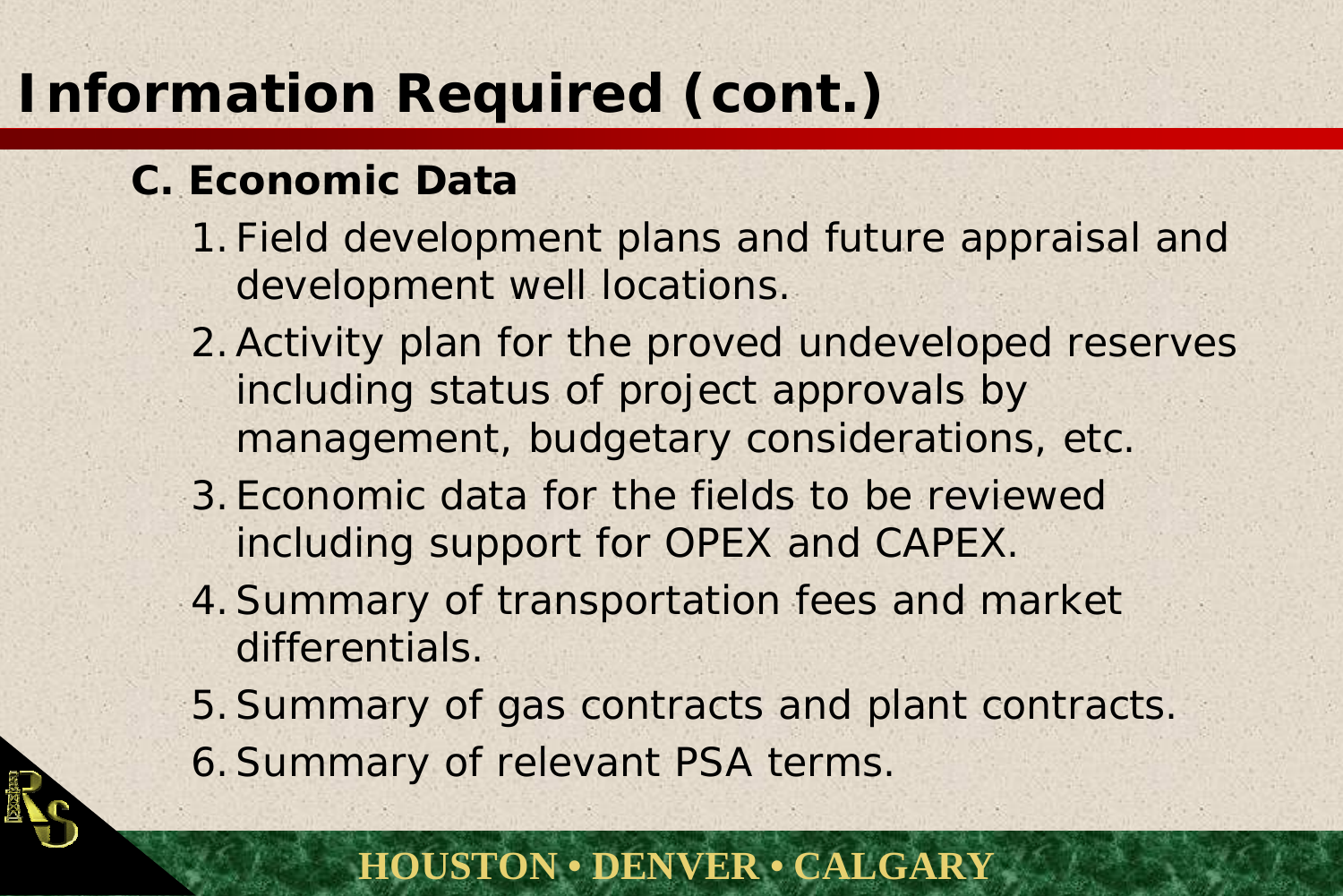## **Creating Auditable Data and Workproduct Files**

- □ Develop process for gathering, compiling and updating technical and financial data
- □ Maintain system of documentation supporting reserves reported to the SEC for any filing period
- **□ Establish archival standards to preserve** reserves documentation in a form that can be accessed and reviewed by authorized parties at any time

![](_page_14_Picture_4.jpeg)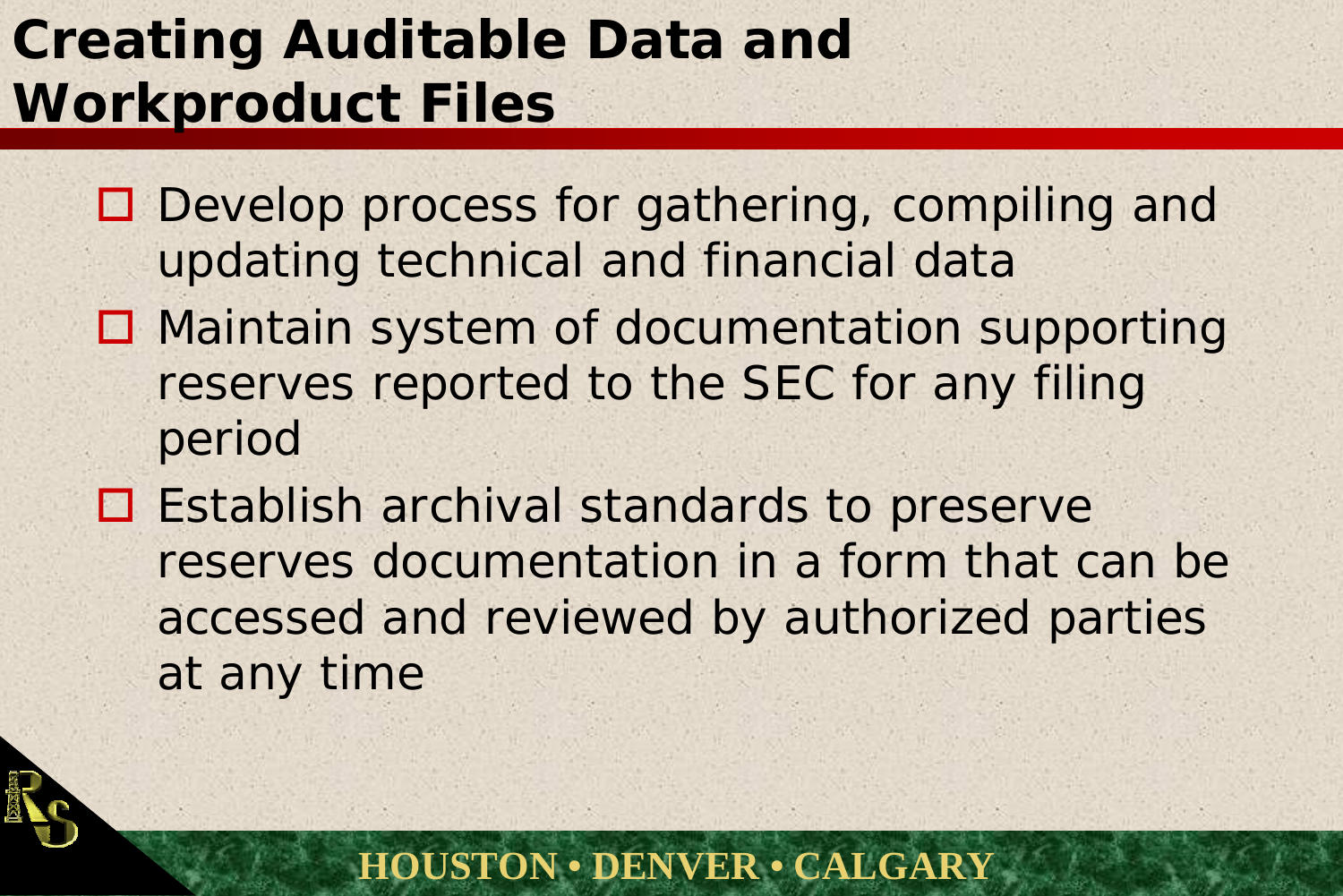## **Compliance Beyond Reserves**

![](_page_15_Picture_1.jpeg)

•The recent focus has been on SEC compliant reserves volumes •Technical reserve issues at the field or reservoir level

•Obligations under SOX are not just limited to compliant reserve volumes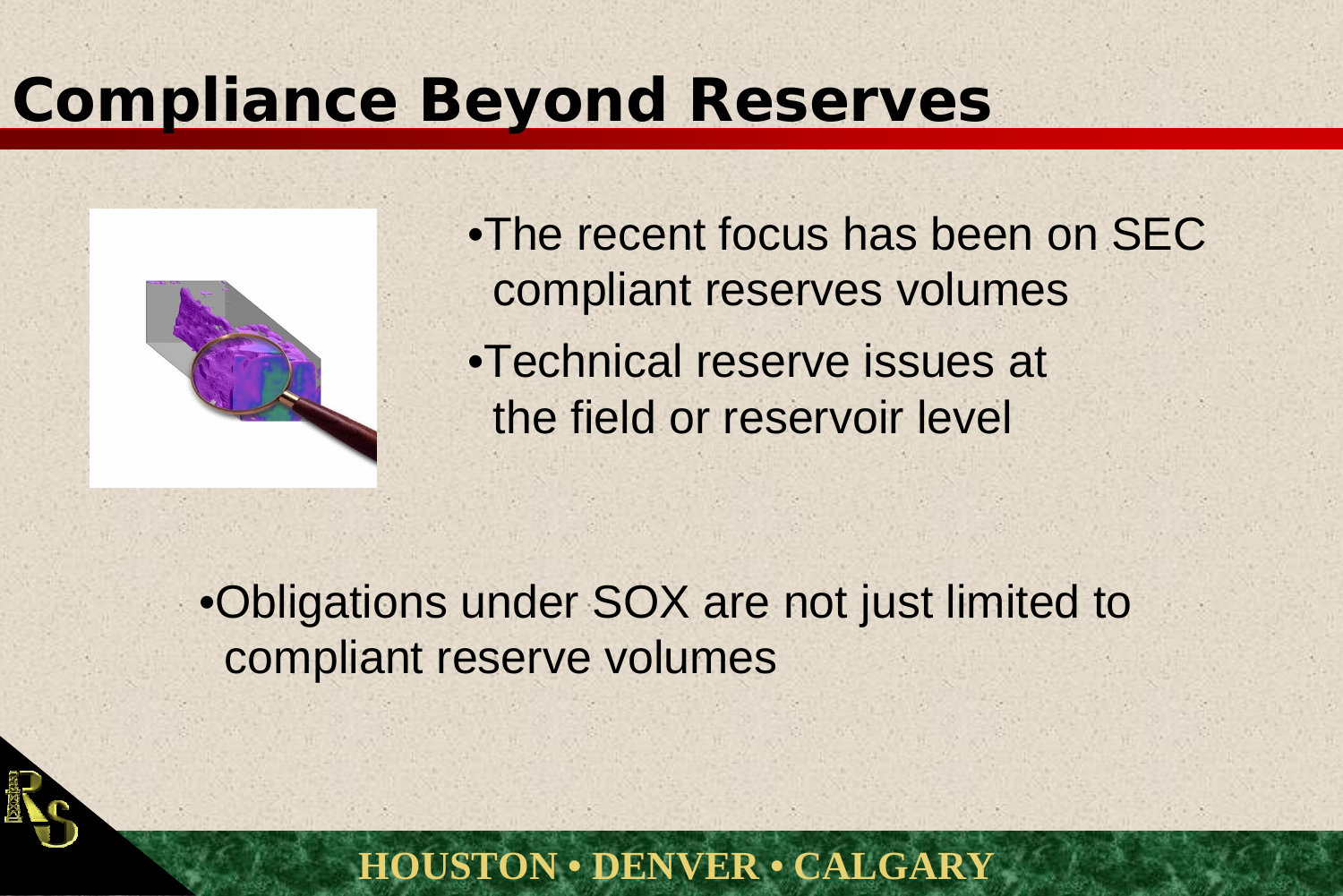## **References to Oil and Gas Reserves in SOX**

□ What does SOX say about oil and gas reserves?

■ Nothing directly, but any reasonable reading of SOX and its intent clearly assumes that management takes steps to ensure that all *financial reporting*, including *future cash flow inflows from the production and sale of oil and gas*, provides information upon which the investor can rely.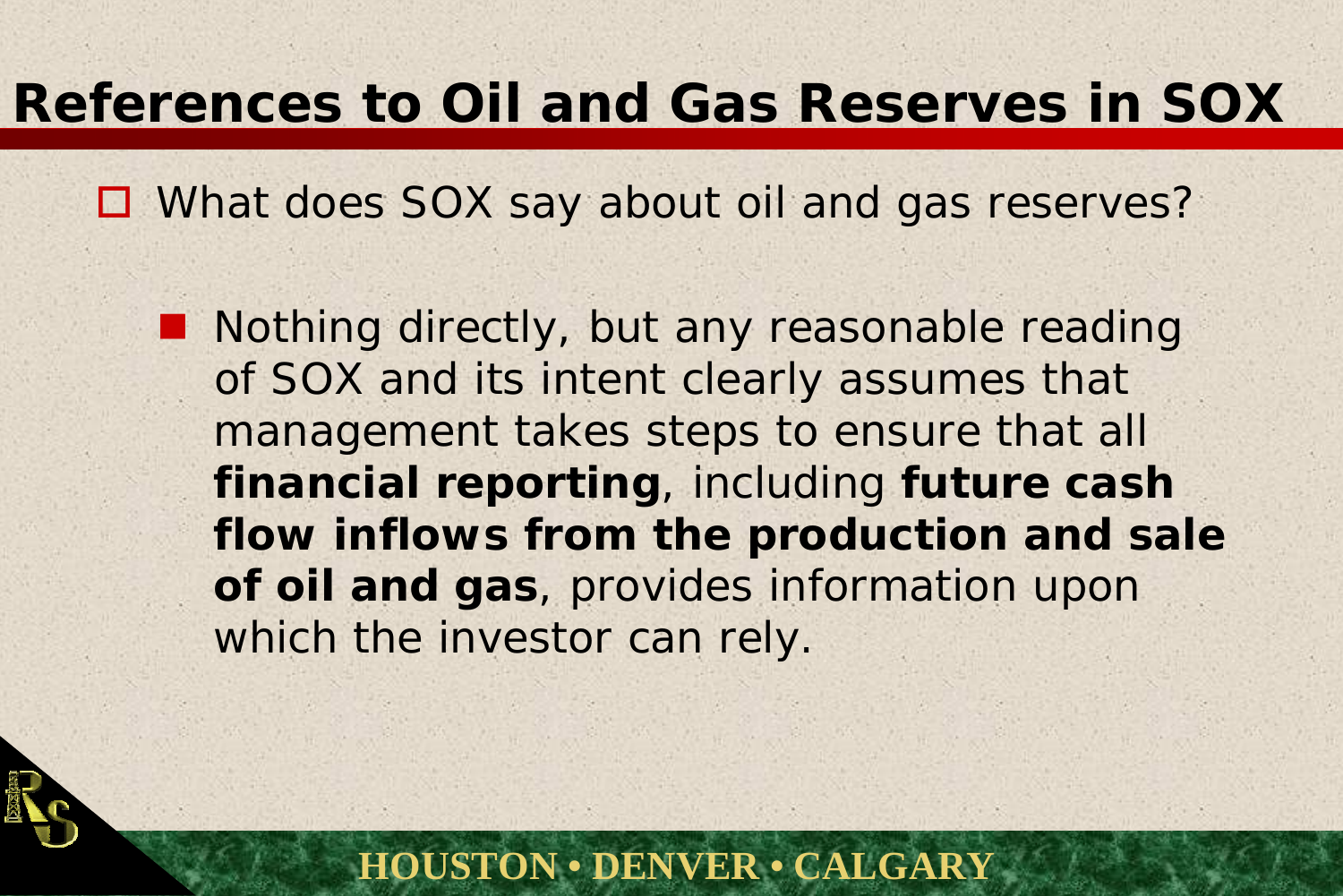## **Future Cash Inflows**

|                               |                   | TABLE<br>RYDER SCOTT COMPANY<br>ESTIMATED FOTOKE RESERVES AND INCOME<br>PETROLEUM CONSULTANTS<br>ATTRIBUTABLE TO CERTAIN LEASEHOLD AND ROYALTY INTERESTS<br><b>AS OF JUNE 30, 2001</b>                                                                                                                                                                                     |
|-------------------------------|-------------------|----------------------------------------------------------------------------------------------------------------------------------------------------------------------------------------------------------------------------------------------------------------------------------------------------------------------------------------------------------------------------|
|                               |                   | <b>GRAND SUMMARY</b><br>TOTAL PROVED                                                                                                                                                                                                                                                                                                                                       |
|                               |                   | PROVED<br>ALL CATEGORIES<br><b>PRODUCT PRICES</b>                                                                                                                                                                                                                                                                                                                          |
|                               | Total             | OΨ<br>CiliCond.<br>Sibbl<br>Pit, Prod<br>S/bbl.<br>INITIAL                                                                                                                                                                                                                                                                                                                 |
|                               | Proved            | <b>FINAL</b><br>$10.00% -$<br>528,243,627<br><b>REMARKS</b><br>PROCESSING FEES AND TRANSPORTATION FEES ARE SHOWN AS OTHER DEDUCTIONS.<br>$12.00% -$<br>496.261.017<br>429,106,454<br>$17.00% -$                                                                                                                                                                            |
| <b>Net Remaining Reserves</b> |                   | 395, 925, 672<br>20.00%<br>ESTIMATED S/8 THS PRODUCTION<br><b>COMPANY NET PRODUCTION</b><br>AVERAG                                                                                                                                                                                                                                                                         |
| Oil/Condensate - Barrels      | 22,341,935        | <b>CiliCond</b><br>Sales Gas<br>MMCF<br>Gas<br>\$7.ACF<br>Period<br>2001<br>$\frac{m}{4}$<br>$\frac{$86h}{25.71}$<br>Barrols<br>182,48<br>433.643<br>66,011<br>33.007<br>3.45<br>2002<br>1,248,535<br>126,745<br>505.565<br>46,457<br>25.68<br>3.41<br>2003<br>9.160.065                                                                                                   |
| Gas-MMCF                      | 173,163           | 106,723<br>2,974,498<br>3.40<br>39,816<br>2004<br>38<br>14,661,573<br>60,866<br>3,944,209<br>25.55<br>$3.36$<br>$3.35$<br>$3.35$<br>$3.37$<br>16,302<br>2005<br>16,831,674<br>45,388<br>4,300,88<br>11,359<br>25.51<br>2006<br>10,945,208<br>30,377<br>25.50<br>8,758<br>2.818.523                                                                                         |
|                               |                   | 2007<br>5,503<br>8,495,821<br>22,717<br>.150.273<br>25.50<br>7.693.03/<br>13,470<br>3,404<br>25.50<br>3.40<br>., 941, 80<br>2009<br>578,209<br>1,683<br>$3.42$<br>$3.41$<br>7,322<br>.144.693<br>25.49                                                                                                                                                                     |
|                               |                   | 2010<br>3,467<br>$\overline{\mathbf{z}}$ , romani<br>875<br>25.49<br>526.52<br>2011<br>6,001,61<br>5,719<br>.500.52<br>1,439<br>25.49<br>3.36<br>2012<br>1,317,755<br>1,181<br>$3.35$<br>$3.35$<br>$3.35$<br>329,43<br>294<br>25.49<br>2013<br>90,037<br>22,509<br>25.49                                                                                                   |
| <u> Income Data</u>           |                   | 2,196<br>1,995<br>b.<br>7,980<br>2014<br>$\circ$<br>0.00<br>2015<br>296<br>0.00<br>3.35                                                                                                                                                                                                                                                                                    |
| <b>Future Gross Revenue</b>   | \$1,155,337,598   | 507,042<br>83,566,654<br>22, 341, 935<br>173,163<br>Sub-Tota<br>25.54<br>3.40<br>Remainder<br>0.00<br>0.00<br>83,566,654<br>507,042<br>22, 341, 935<br>173,163<br><b>Total Future</b><br>25.54<br>3.40                                                                                                                                                                     |
| <b>Deductions</b>             | 402,028,407       | 1,656,366<br>183,702<br>Cumulative<br>85,223,020<br>690,744<br>$^{\circ}$<br>Jitimato                                                                                                                                                                                                                                                                                      |
| Future Net Income (FNI)       | \$<br>753,309,191 | PRODUCTION TAXES<br><b>COMPANY FUTURE GROSS REVENUE (FGR) - \$</b><br><b>FGR AFTER</b><br><b>PRODUCTION</b><br>From<br>Plant Product<br>Fron<br>UCond.<br><b>TAXES-S</b><br>Pediga<br>Gas/P.P.<br>SCord.                                                                                                                                                                   |
|                               |                   | 2001<br>4,052,051<br>113,930,634<br>118,622,685<br>501,803<br>49,843<br>118.071.03<br>12,931,08.<br>2002<br>158,568,910<br>171,549,992<br>77,760<br>837,478<br>170.634.75<br>2003<br>135, 365, 328<br>76, 261, 513<br>211,626,841<br>48,214<br>694,146<br>210.884.481<br>100, 793, 319<br>54, 717, 490                                                                     |
| Discounted FNI @ 10%          | \$<br>528,243,627 | 2004<br>2005<br>2006<br>155,510,809<br>23,165<br>481,623<br>155.006.01<br>109.736.924<br>38.081,542<br>147,818,466<br>28,537<br>363.548<br>29, 326, 194<br>71.835.057<br>101,207,251<br>38,192<br>362,508<br>2007<br>18,562,005<br>54.829.609<br>73,391,614<br>24.474<br>345.54                                                                                            |
|                               |                   | 2008<br>49.520.335<br>11,558,748<br>61,079,083<br>3,229<br>87.163<br>2009<br>29.179.048<br>5,760,574<br>34,939,622<br>4,149<br>69,890<br>2010<br>13.422.261<br>2,980,361<br>6.402.622<br>5,672<br>85.97-<br>16.310.97                                                                                                                                                      |
|                               |                   | 38.248.694<br>4,833,190<br>43.001.8B4<br>1,606<br>24.348<br>8.397.390<br>980.943<br>9,387,35<br>201.<br>573.761<br>7,363,539<br>7,937,300<br>7,937,300<br>2014<br>6,692,384<br>6.692.384                                                                                                                                                                                   |
|                               |                   | 6,692,384<br>248.593<br>248,593<br>248.593<br><b>DO. 534,044</b><br>588,975,435<br>0 1,159,496,479<br>304, 841<br>3, 854, 040 1, 155, 337, 598<br>Sub-Total                                                                                                                                                                                                                |
| <b>Require</b>                |                   | Remainder<br>570, 5, 5, 044<br>588, 975, 435<br>0 1,159,496,479<br>304, 841<br>3.854,040 1,155,337,598<br>Total Future                                                                                                                                                                                                                                                     |
|                               |                   | <b>DEDUCTIONS - \$</b><br>UTURE NET INCOME REFORE INCOME TAXES.<br>Opending<br>Costs<br>2,800,275<br>.10.00                                                                                                                                                                                                                                                                |
| •Forecast of reserves         |                   | 2001<br>2002<br>56, 603<br>28. 22. av.<br>4,366,587<br>36,016,334<br>82.054.705<br>82.054.705<br>79.823.935<br>6,377,784<br>62.094.388<br>89.85<br>8,387,099<br>76,949,135<br>93,685,619<br>175,740,324<br>2003<br>2004<br>6,802,700<br>117, 156, 258<br>83.841<br>143,000,806<br>18 22 972<br>67,883,675<br>243,623,999                                                   |
|                               |                   | 65.189<br>358,586<br>20,164,484<br>35,662,154<br>119,343,862<br>362,967,861<br>88.855.94<br>2005<br>088.337<br>22,066,748<br>50.833<br>28,821,951<br>118, 604, 430<br>481, 572, 291<br>43.046<br>8.0.079<br>14.952.841<br>1,281,98<br>062.953<br>81.743.598<br>563.315.88<br>2007<br>33,917<br>753,000<br>1.076.63<br>10,883,765<br>14.74 516<br>58,274,075<br>621,589,964 |
| •Prices/Differentials, Costs  |                   | 2008<br>2,033,969<br>7,765<br>4,944,187<br>9,821,72<br>16,807.62<br>44, 181, 062<br>665.771.026<br>2009<br>6.447<br>484.250<br>5,706,608<br>9,593,805<br>25,271,778<br>691.042.804<br>11.532.158<br>2010<br>1,356,909<br>8,011<br>642,500<br>2,581,332<br>588,752<br>11 22, 224<br>702.765.028                                                                             |
|                               |                   | 2011<br>1,214,625<br>2,268<br>718,750<br>7,325,455<br>9,261,098<br>736,559,860<br>$33,79 - 32$<br>2012<br>1,004,625<br>577,500<br>1,609,360<br>3,191,485<br>6, 195, 846<br>742,755,708<br>2.113.919<br>2013<br>570,000<br>1,250,000<br>1,045,124<br>2,865,12<br>42,827,884<br>5.072.176<br>1.517.689<br>2014<br>498,750                                                    |
|                               |                   | 857,80<br>1,356,557<br>753, 153, 711<br>5,335,827<br>1,480,078<br>2015<br>71.250<br>31,863<br>103, 113<br>145,480<br>753, 309, 3<br>38,230<br>39, 175, 982<br>447,784 233,660,718 128,743,923<br>402,028,407<br>753, 309, 191<br>528, 243, 627<br>Sub-Total                                                                                                                |
|                               |                   | 753, 309, 191<br>Remainder<br>39,175,982<br>447,784 233,660,718 128,743,923<br>402,028,407<br>753, 309, 191<br>528, 243, 627<br><b>Total Future</b>                                                                                                                                                                                                                        |

**HOUSTON • DENVER • CALGARY**

Example Cash Flow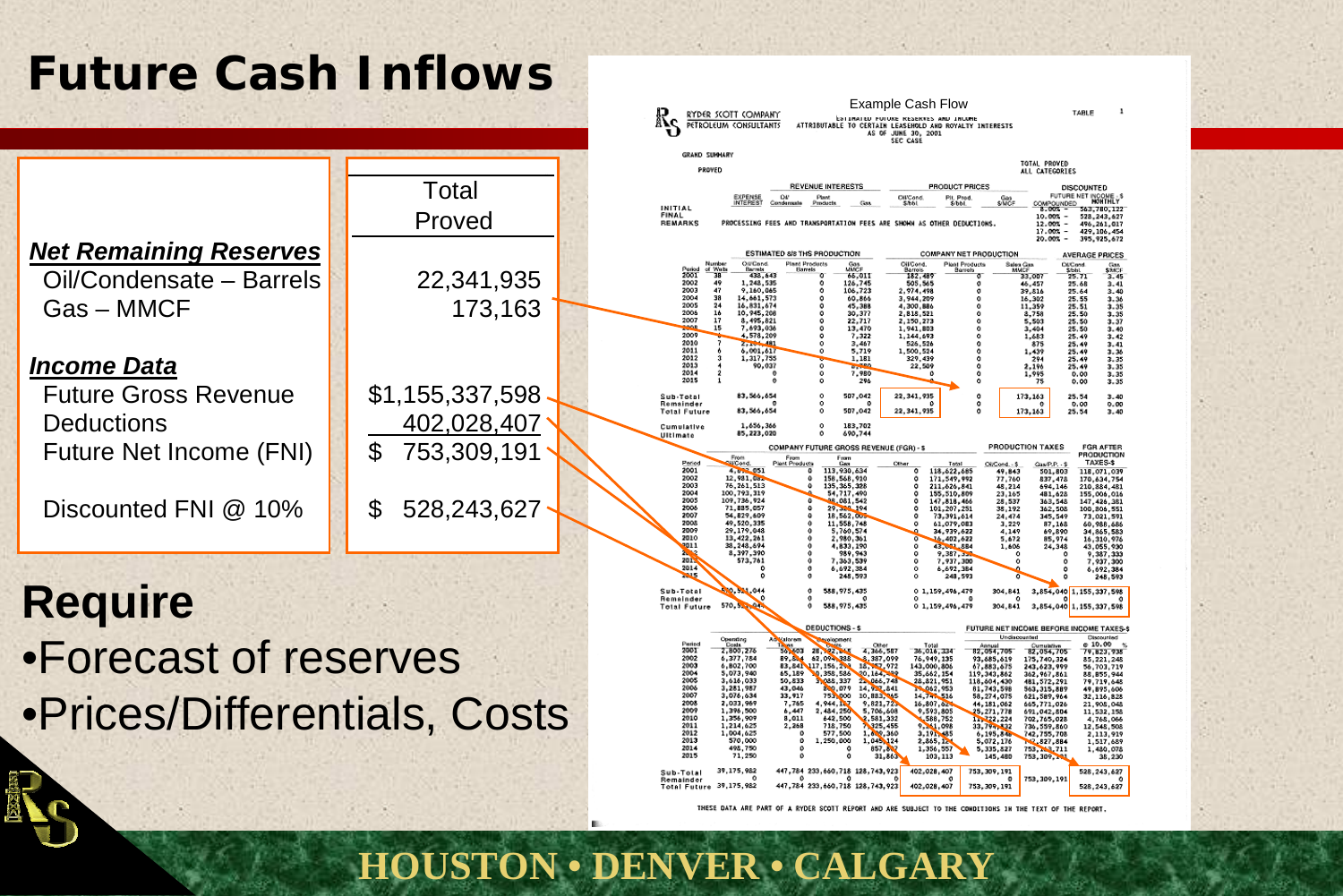# **SEC Compliant SMOG**

## **The Big Sticks**

![](_page_18_Picture_2.jpeg)

# INDEPENDENT PUBLIC FINANCIAL AUDITOR

![](_page_18_Picture_4.jpeg)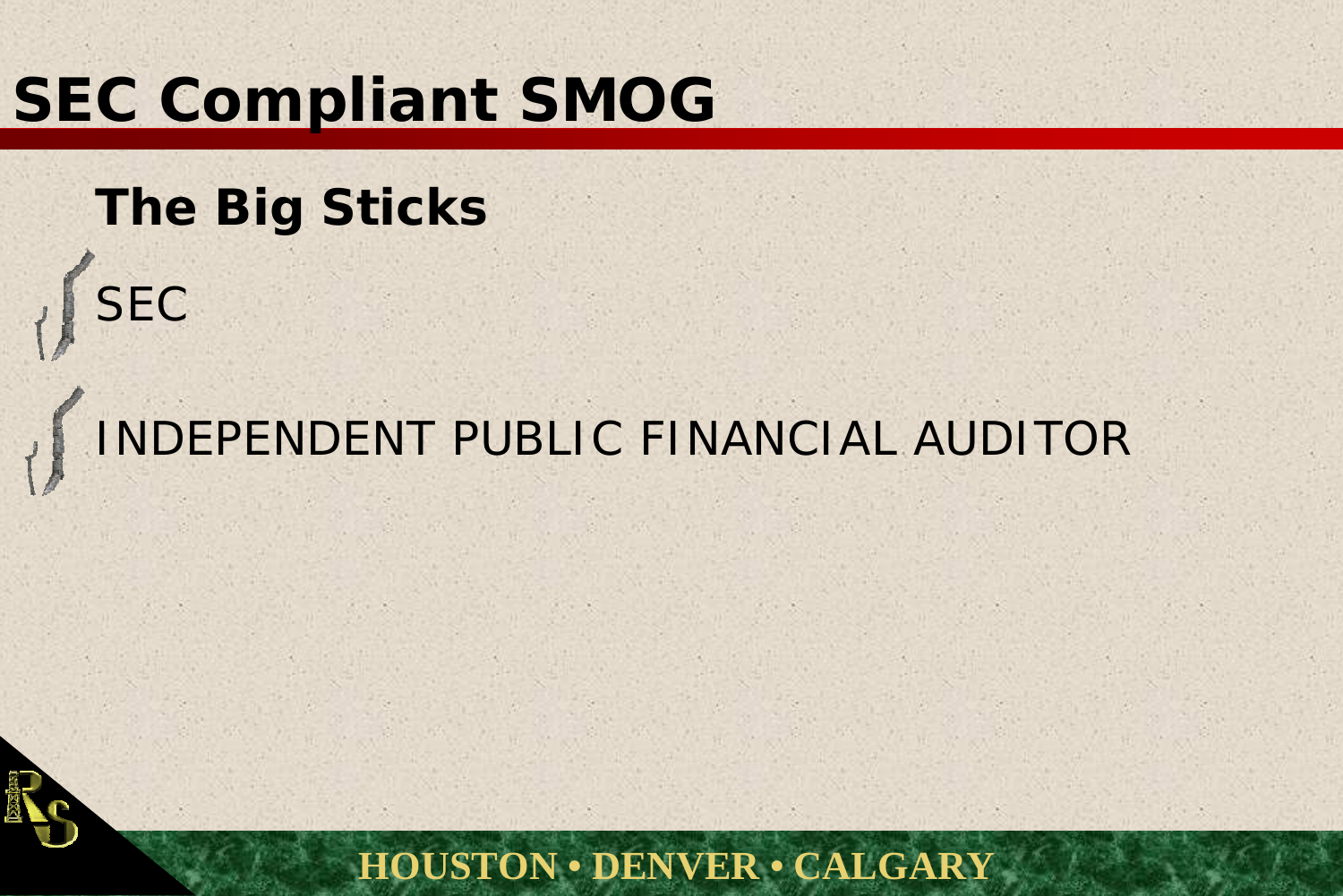# **Key Elements For Future Audits**

□ Prices/Differentials **O** Economic Limits **O** CAPEX OPE>

![](_page_19_Picture_2.jpeg)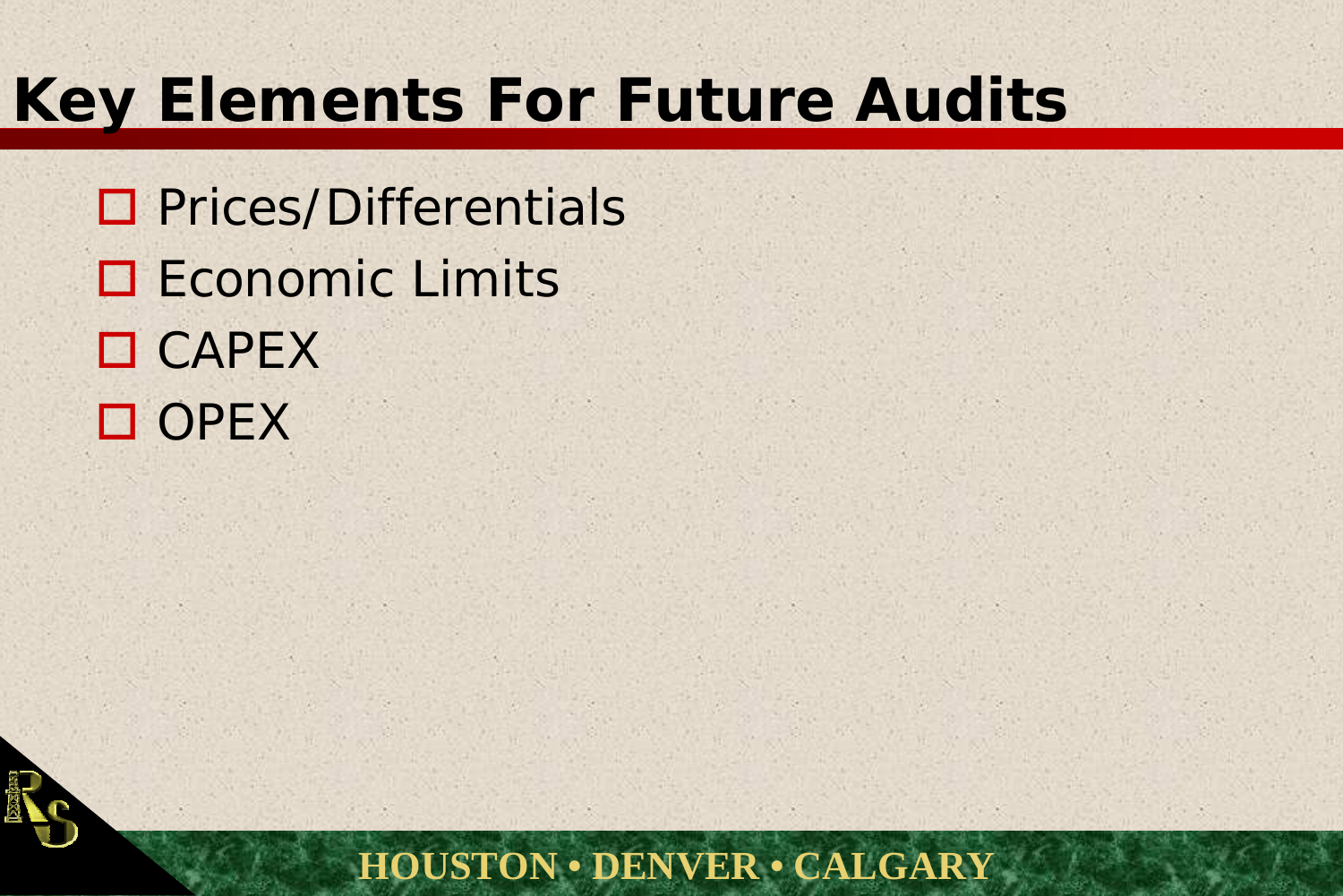# **Maintaining Balance Tone At The Top**

![](_page_20_Figure_1.jpeg)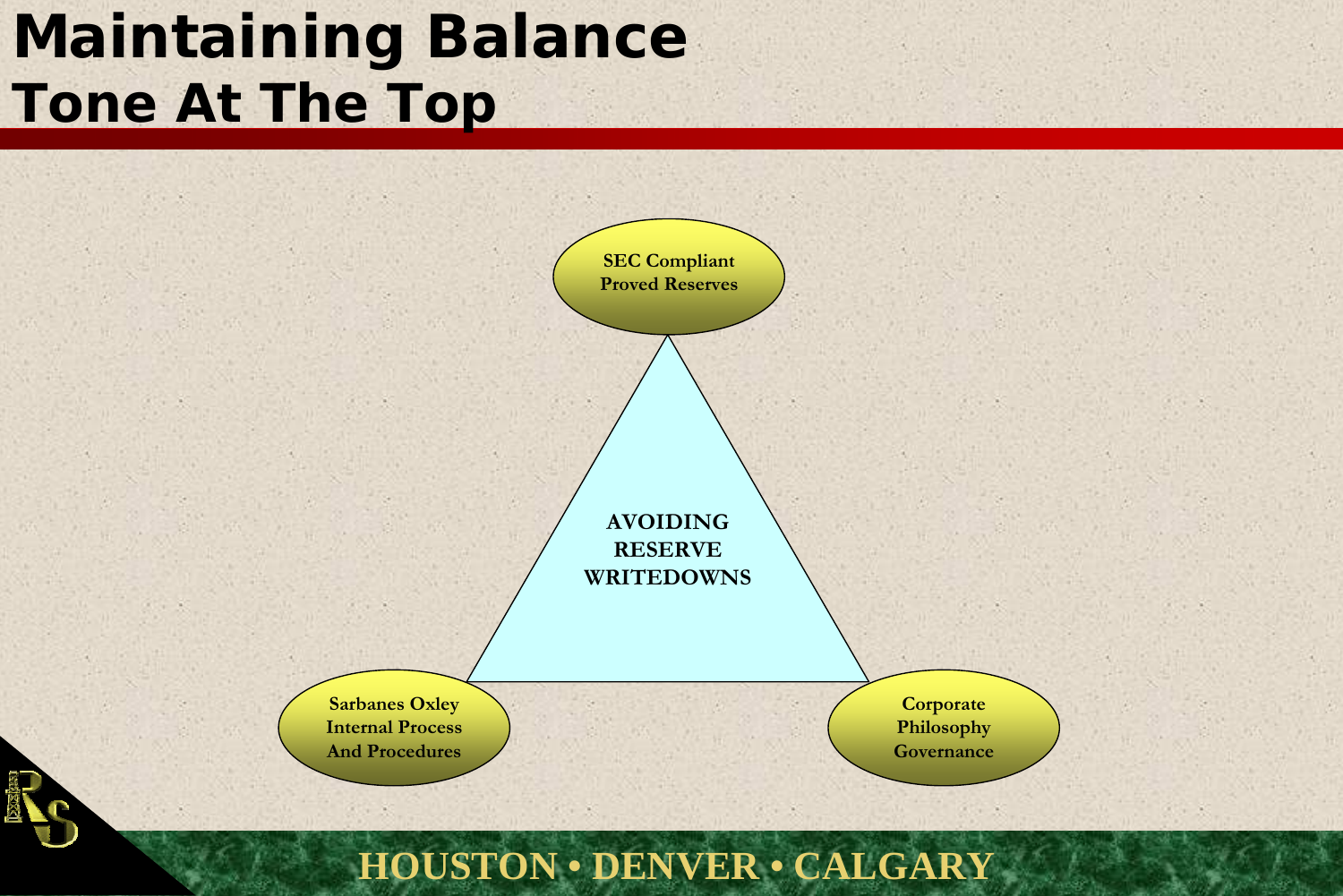# **Disclaimer**

 $\square$  The information presented in this presentation represents informed opinions about certain laws, regulations and interpretations but should not be considered as advice or counsel about any specific provision or topic.

![](_page_21_Picture_2.jpeg)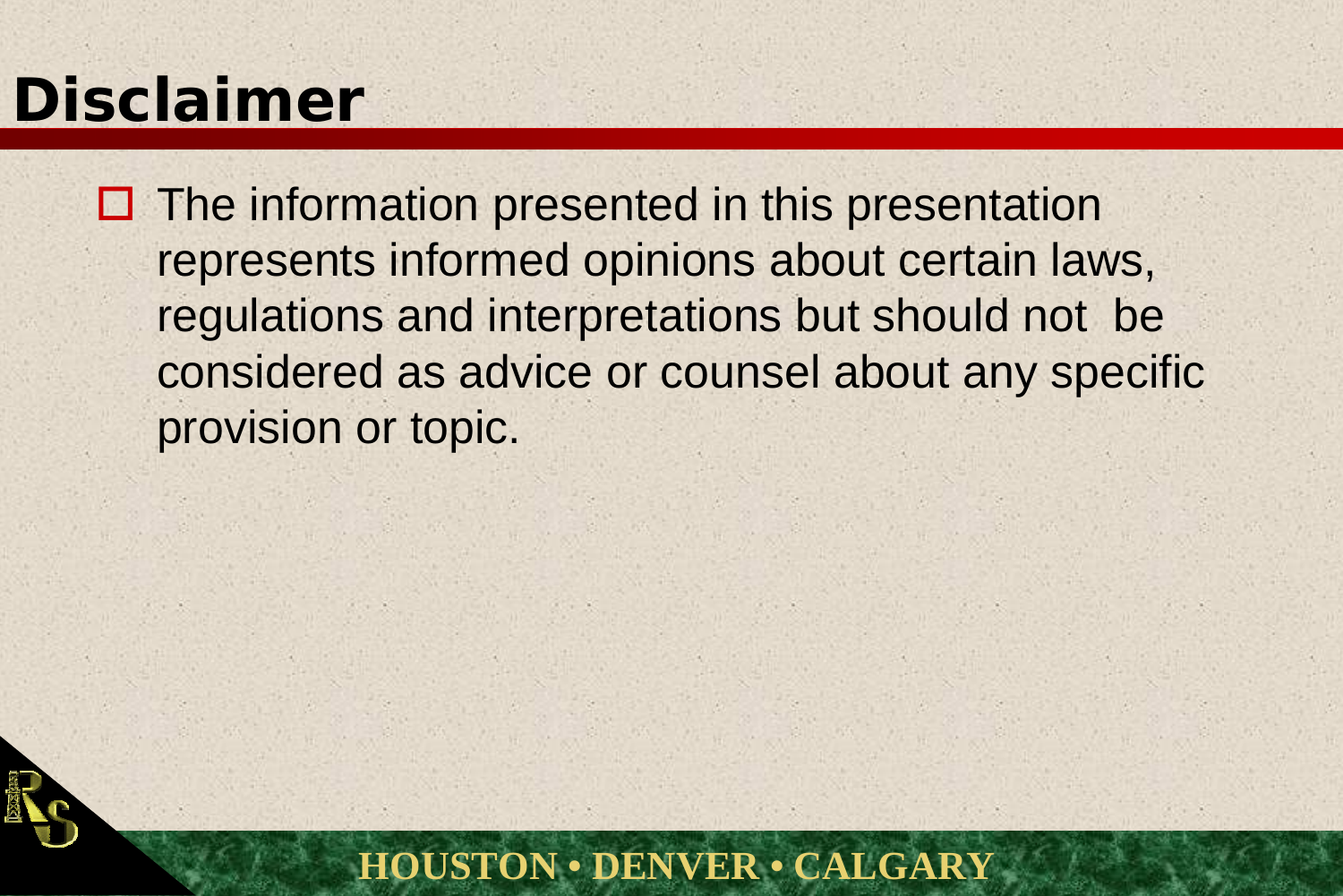# **Questions & Comments?**

john\_hodgin@ryderscott.com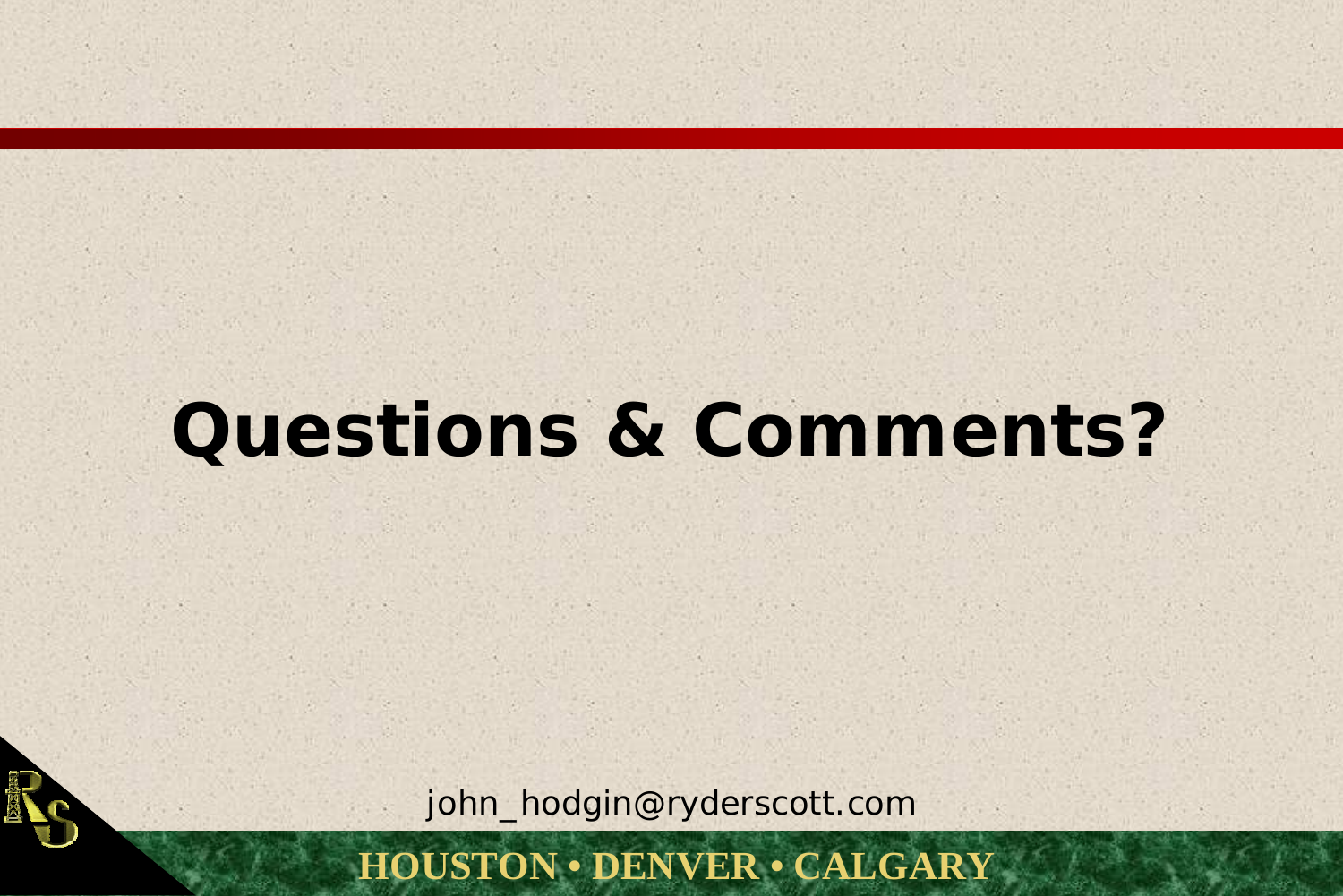## **Ryder Scott Company Reserves Conference May 6, 2005**

# **"Internal Audits-Completing The Picture"**

Supplemental Information

www.ryderscott.com

![](_page_23_Picture_4.jpeg)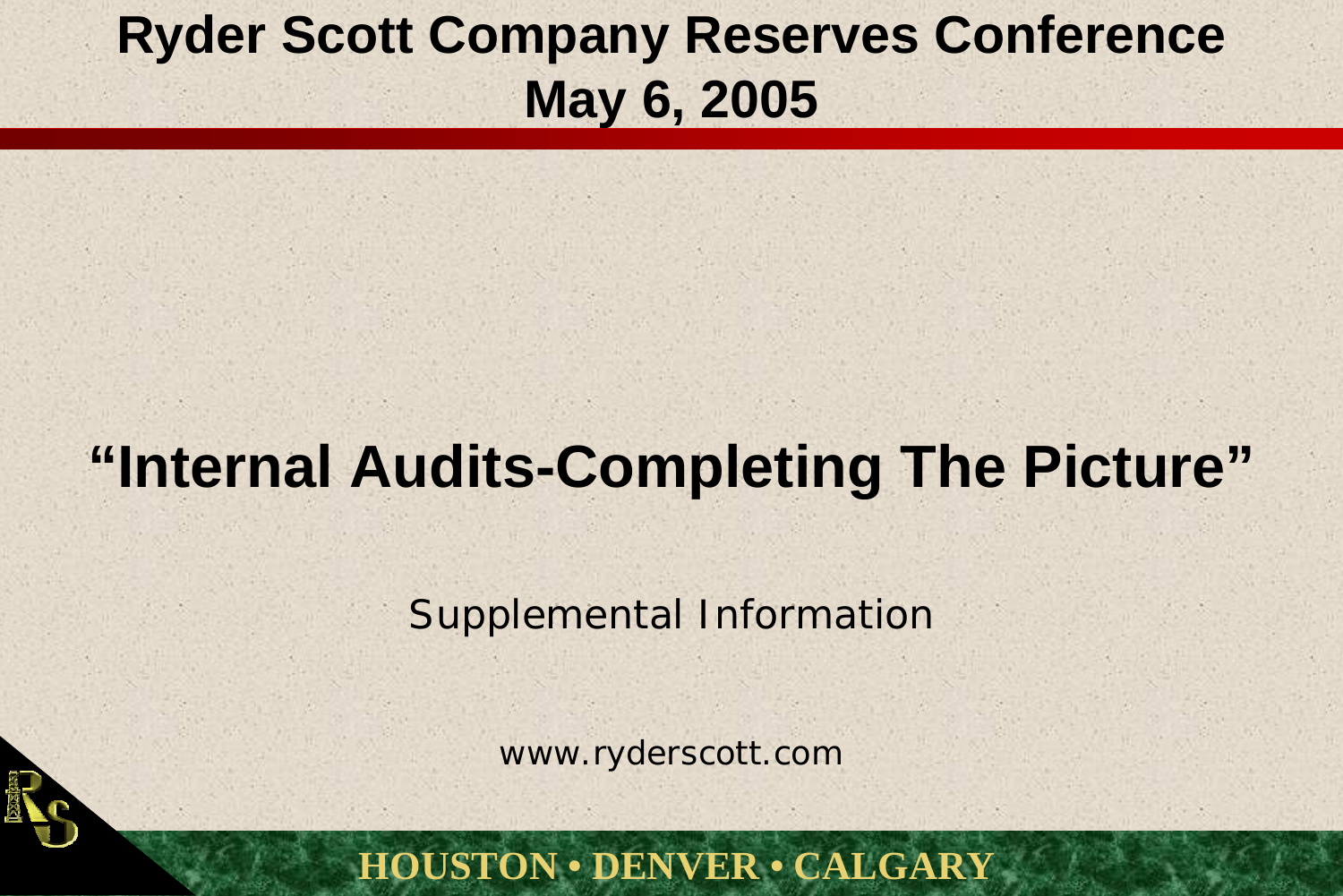## **Application of Year End Prices to Determine Future Cash Flows**

**HOUSTON • DENVER • CALGARY**

• Are all SEC reserves "recalculated" after December 31 each year using year-end prices for all purposes? Revenues? Economic limits? PSC reserves?

If not, why not?

• How are pricing differentials calculated and documented?

![](_page_24_Figure_4.jpeg)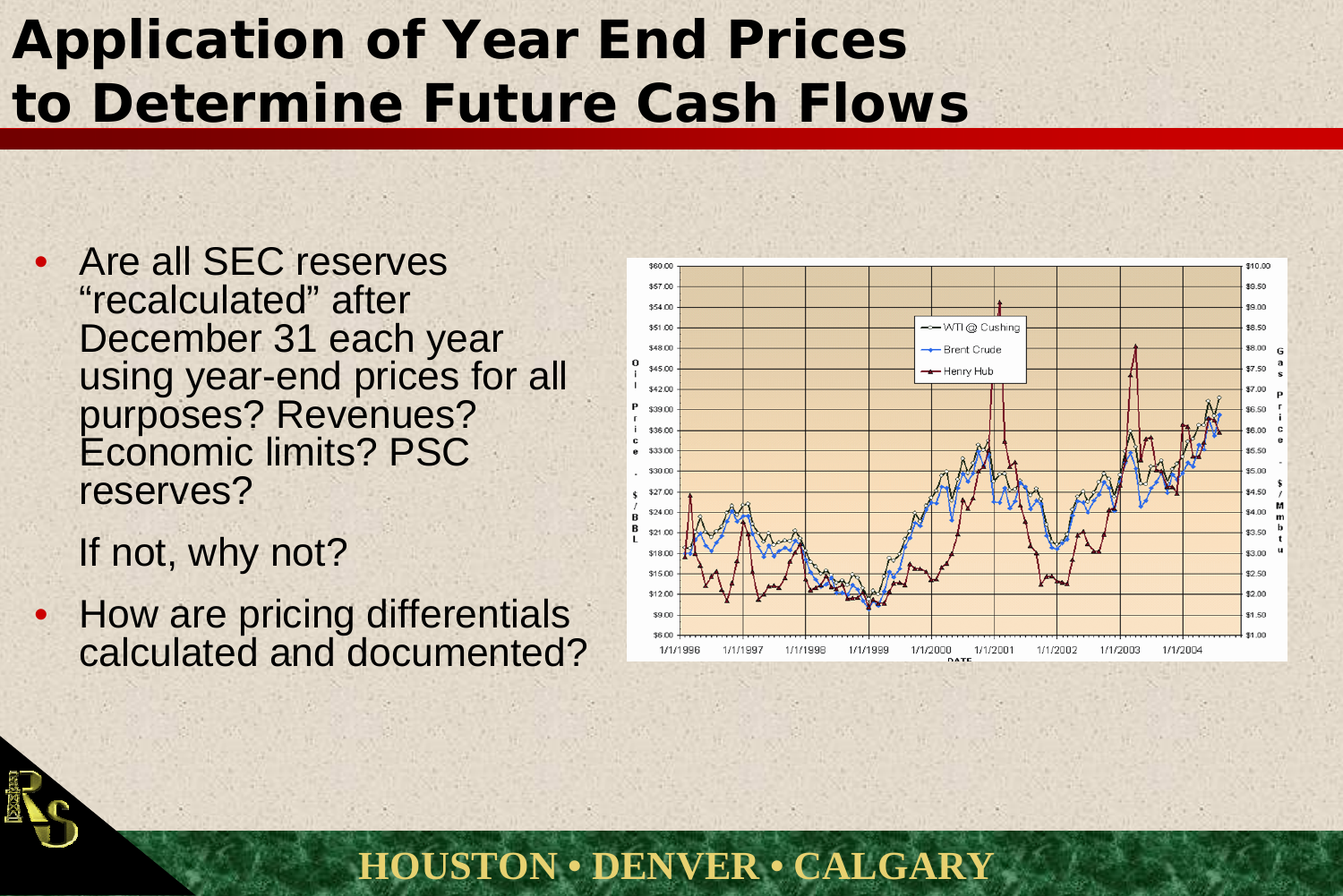## **Economic LimitsProof of Commercial Reserves**

- Reserves do not exist when the annual cash flow for a given well, lease, or field goes negative and stays negative.
- A new well, behind pipe zone, or project can only be booked if the cost forward economics are at least +\$1.00 undiscounted.
- Some projects may start negative due to up-front CAPEX and then turn positive but must show a profit for the entire project. (Waterfloods, New Platforms, etc)

![](_page_25_Picture_4.jpeg)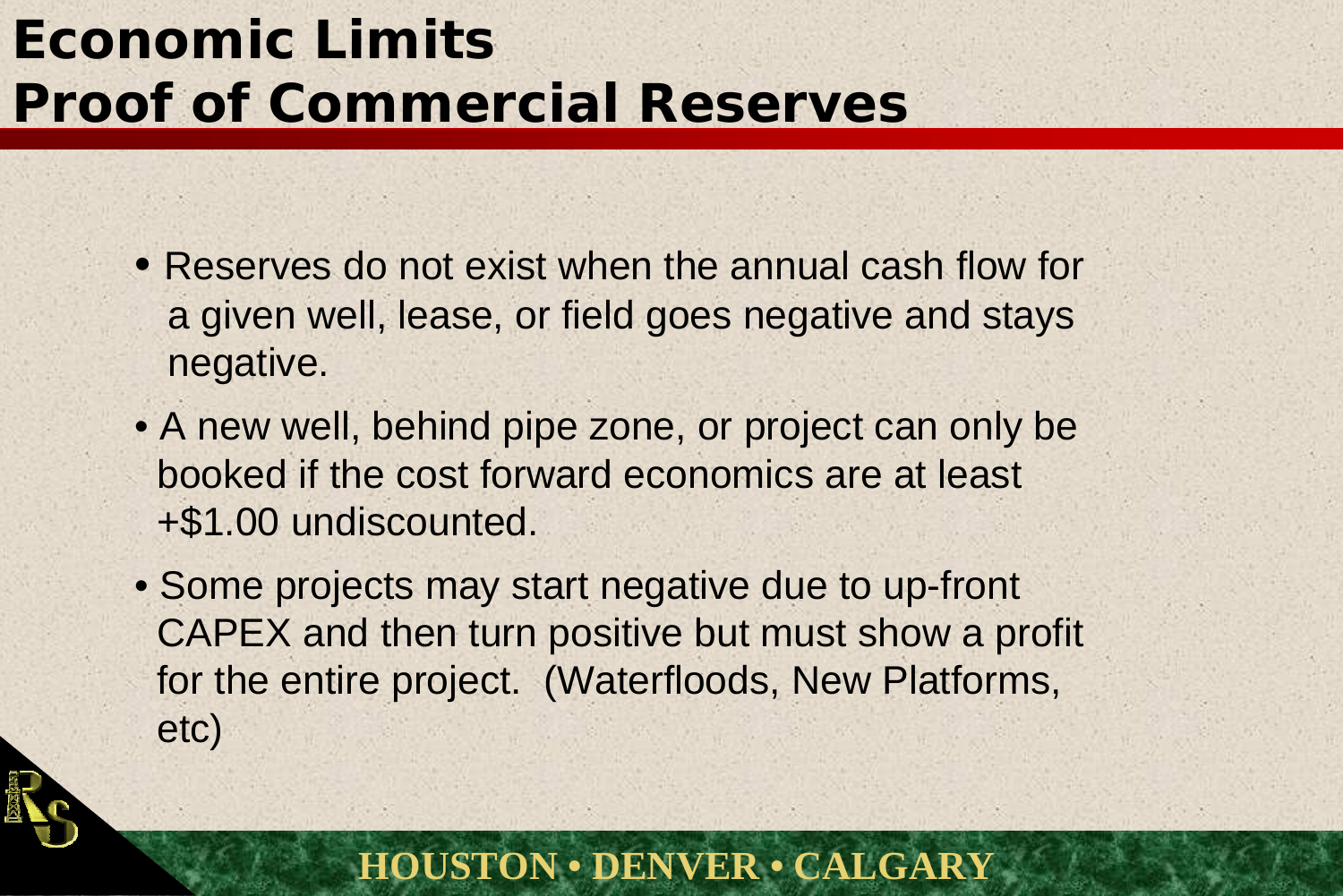## **CAPEX**

- How are CAPEX costs documented? Are they supported by AFEs?
- What documentation is available to support corporate commitment to finance and proceed with the project according to the schedule presented in the future cash flows?
- • How are P&A costs determined? Onshore, Offshore? How are these future costs scheduled?

![](_page_26_Picture_4.jpeg)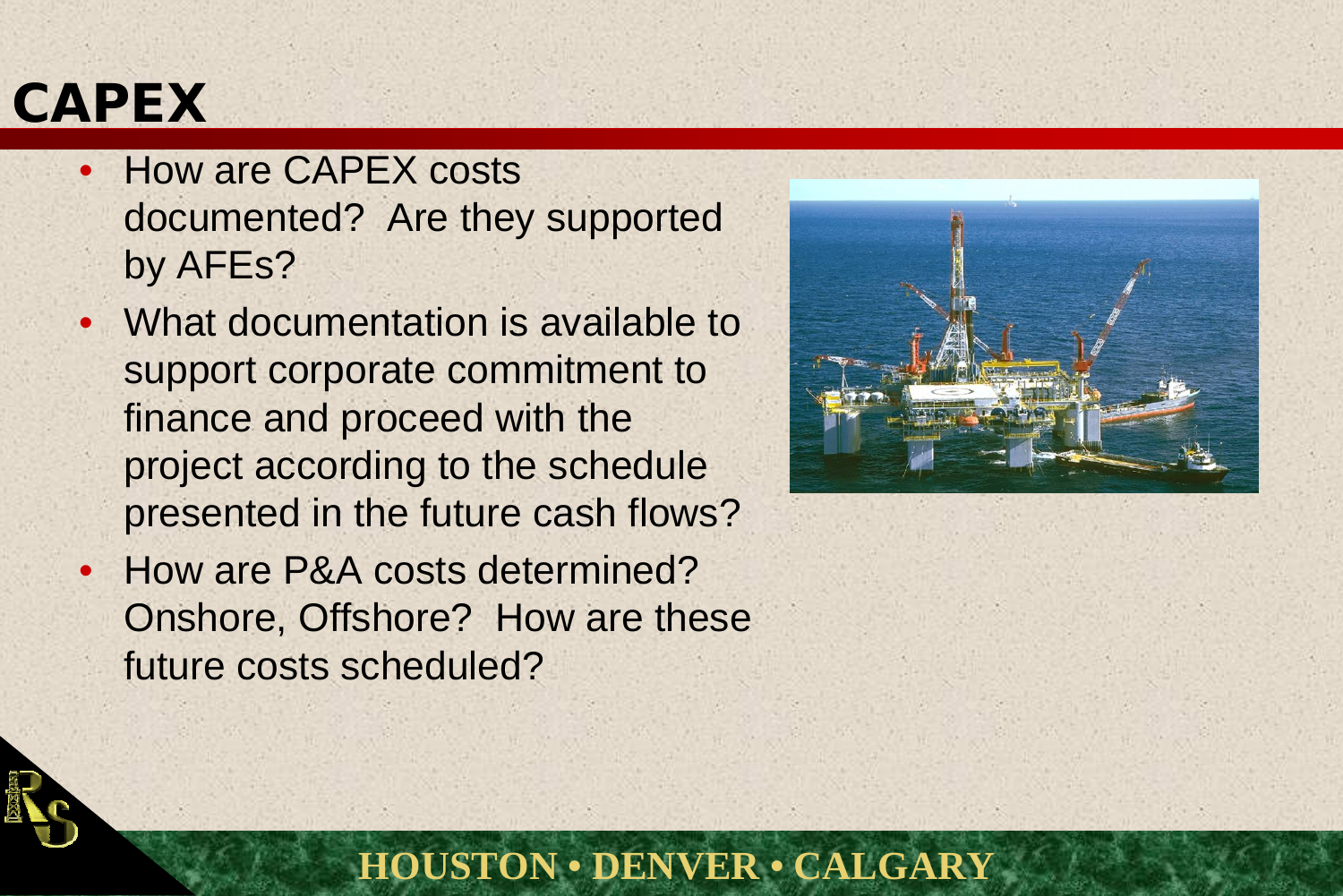## **CAPEX**

- Field development plans must be documented including delineation of specific future appraisal and development well locations
- Must substantiate CAPEX with an activity plan for proved undeveloped reserves including documentation of project approvals by management and the appropriate budgetary considerations

![](_page_27_Figure_3.jpeg)

![](_page_27_Picture_4.jpeg)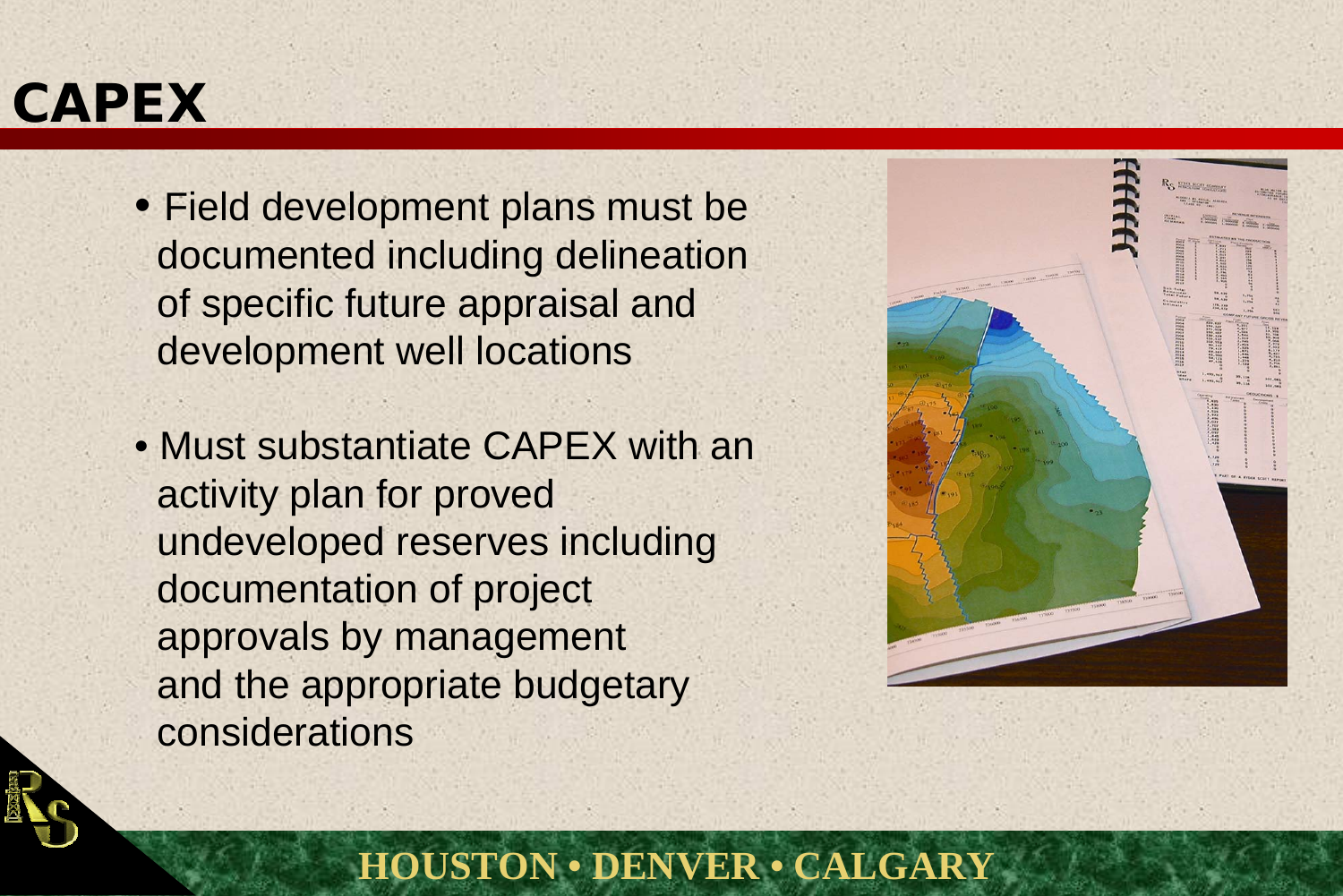## **OPEX**

- • How are operating costs determined?
- • The SEC definition of proved reserves is based on existing economic and operating conditions as of the date the estimate is made. How do you support changes in future operating costs as a result of a change in operations?
- Are overhead charges included?

![](_page_28_Picture_4.jpeg)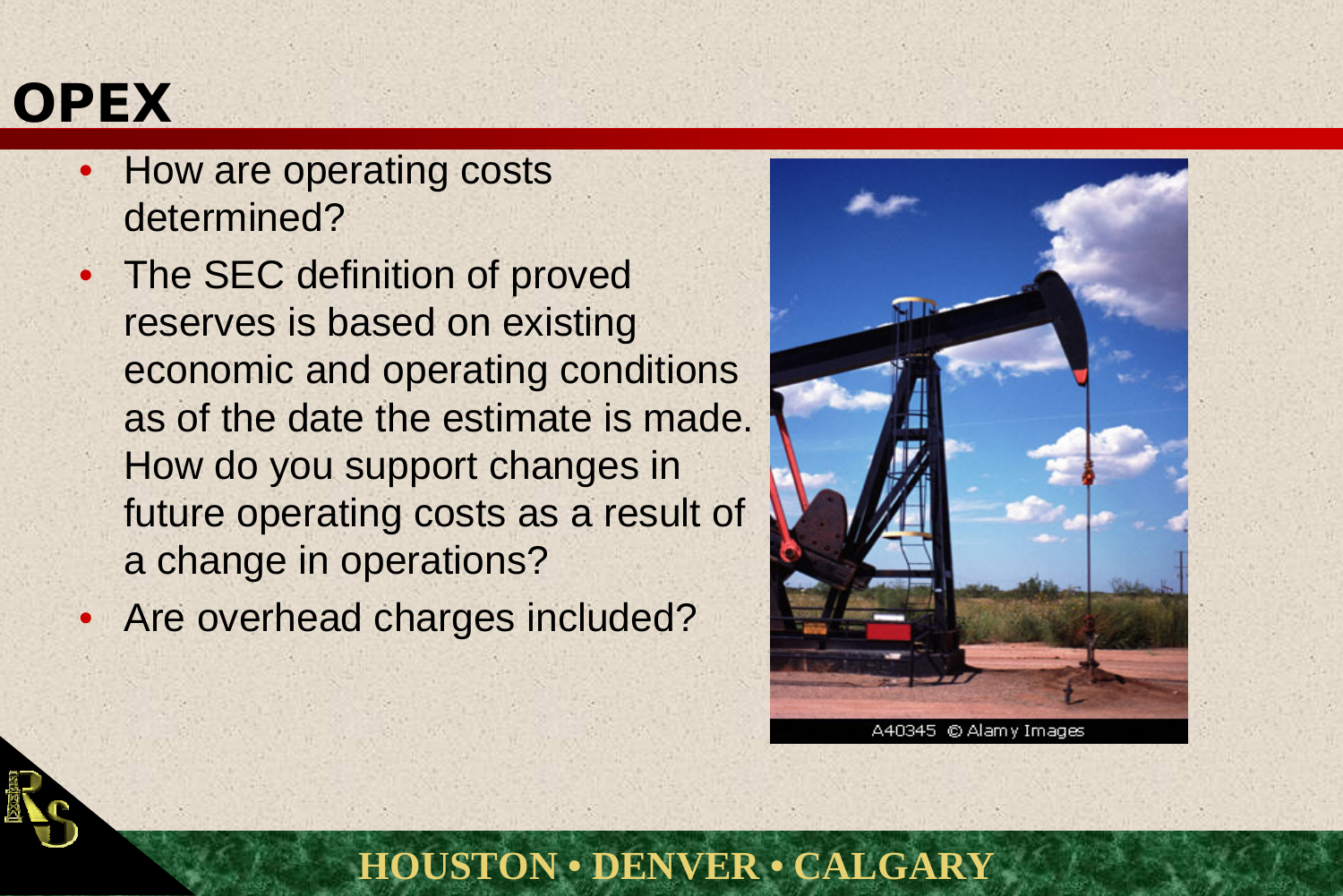## **OPEX**

- Not defined by statute but must make reasonable attempt to capture all costs related to production
- Generally the average of past actual costs
- May exclude real non-recurring charges
- Non-operators must include COPAS as cost,
- Operators cannot include COPAS as revenue or offset to OPEX
- Must include appropriate overhead charges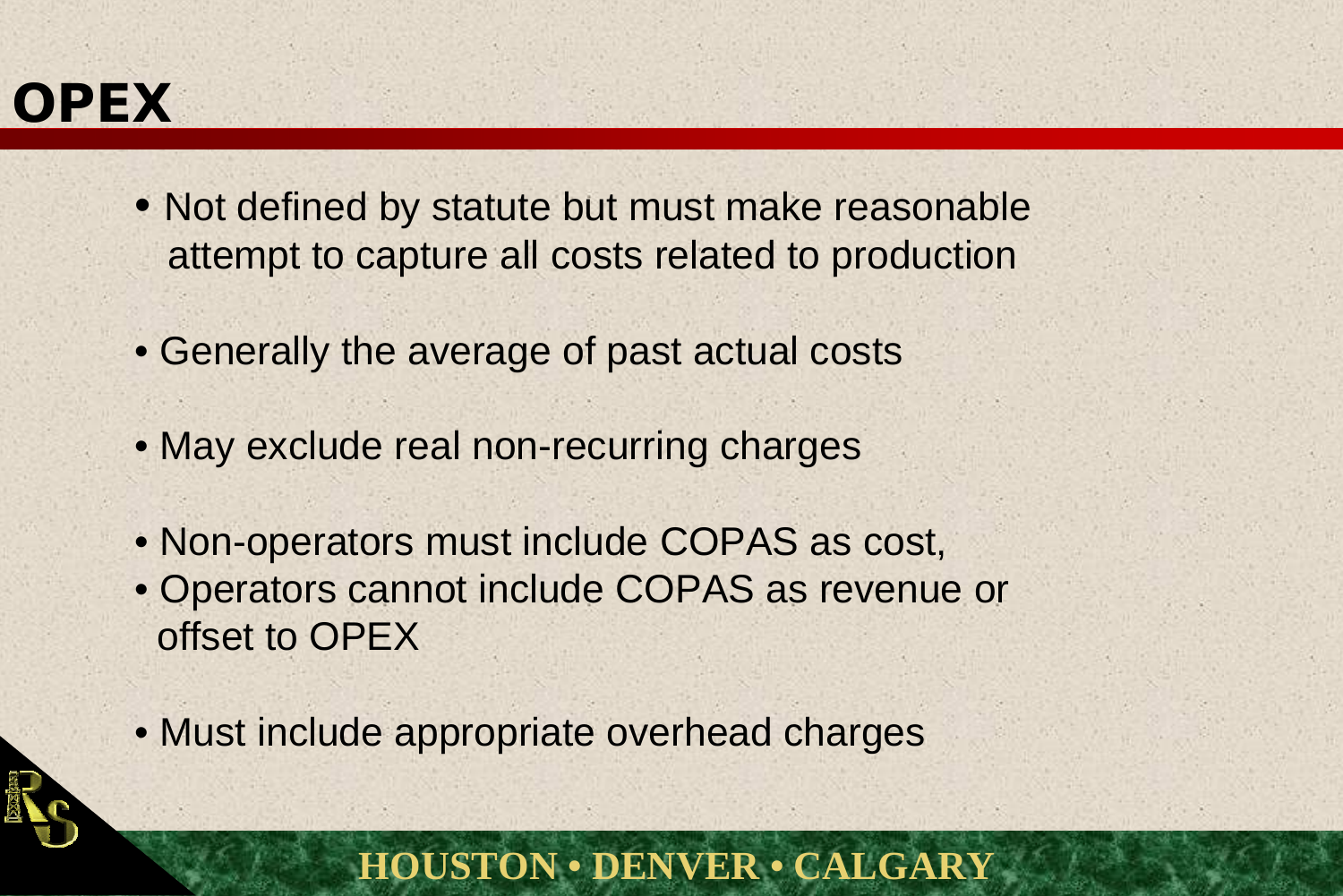## **OPEX**

- Fixed and variable components are OK
	- Variable costs should not be tied to a cost per barrel or per MCF if you anticipate that current costs would increase based on a change in the costs related to total fluids or the need for chemicals or treatment costs
- Known reductions may be taken into account
	- Are these reductions supported by contracts?
	- Can variable costs be related to activity based cost centers?
	- •Can future reductions in fixed costs be supported due to a change in operating conditions?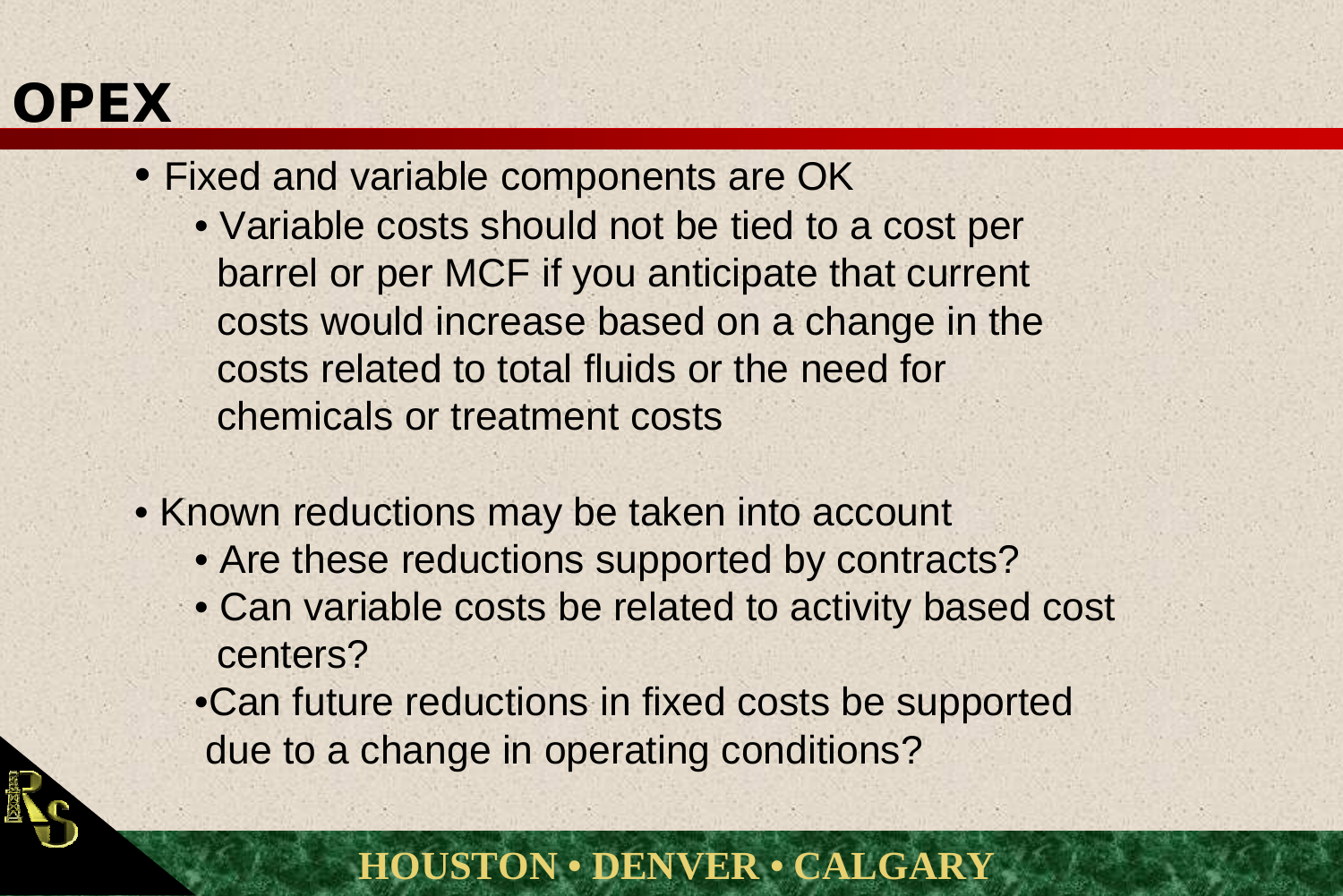## **Standardizing Economic Calculations**

- What economic software (Aries, OGRE, PhdWIN, proprietary, etc.) is used by the company?
- How are employees trained in the use of this software?
- How is this data base made secure?

![](_page_31_Picture_4.jpeg)